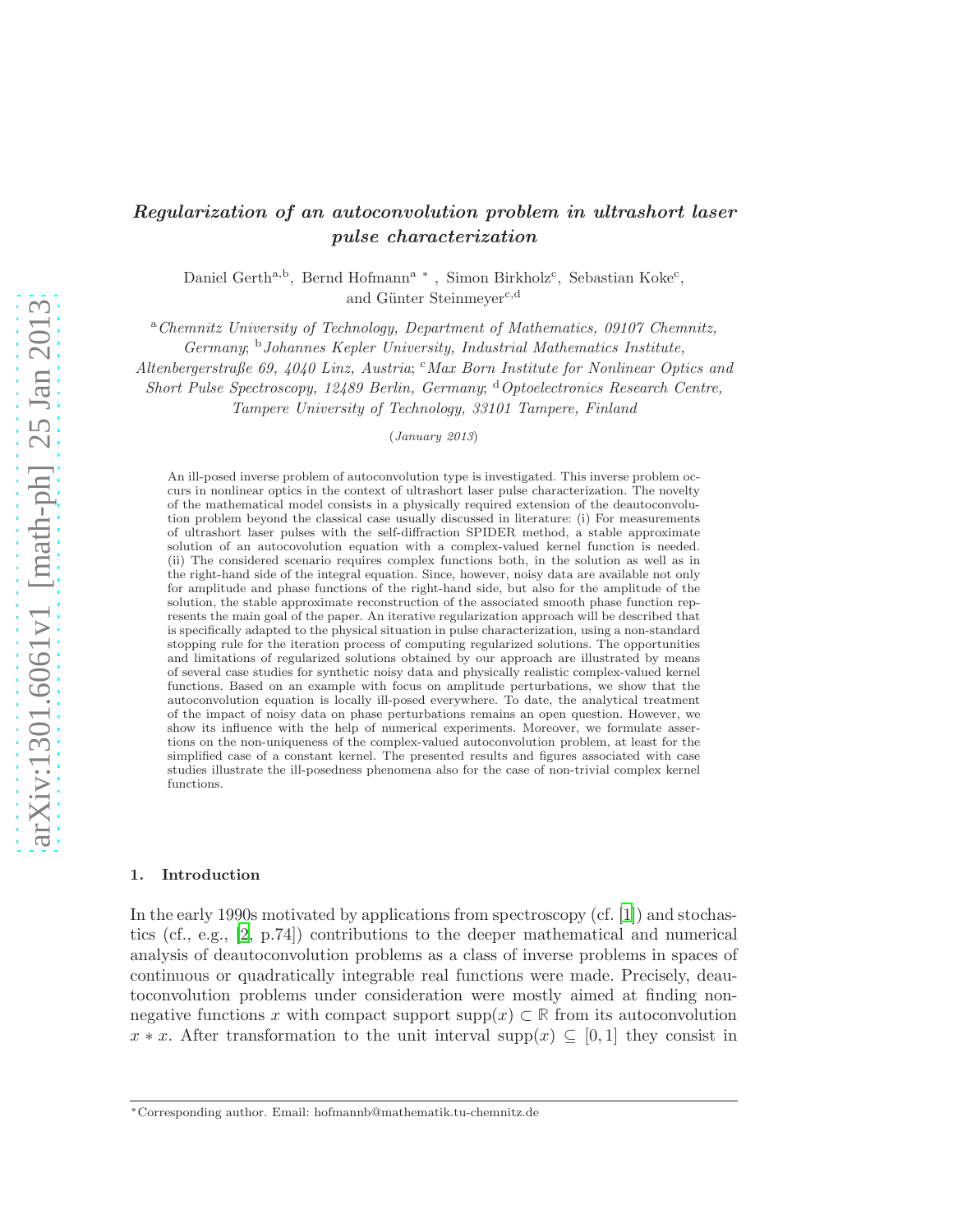finding solutions of the autoconvolution equation

<span id="page-1-0"></span>
$$
\int_{0}^{s} x(s-q) x(q) dq = y(s), \qquad (1)
$$

where the support of y belongs to the interval  $[0, 2]$ . Since the autoconvolution operator  $x \mapsto x * x$  is nonlinear and 'smoothing', the deautoconvolution problem is ill-posed in the sense that for given  $y$  the solutions x need not be uniquely determined and mainly small perturbations in the right-hand side  $y$  caused by noisy data may lead to arbitrarily large errors in the solution. To overcome the negative consequences of ill-posedness up to some extent some kind of regularization is required. Regularization techniques allow us to find stable approximate solutions of equation [\(1\)](#page-1-0) based on auxiliary problems. For data y on the subinterval  $0 \leq s \leq 1$ the paper [\[3](#page-19-2)] has analyzed the situation of equation [\(1\)](#page-1-0) and the application of Tikhonov's regularization method including its convergence properties, whereas in [\[4](#page-19-3)] the situation of data y on the whole interval  $0 \leq s \leq 2$  has been studied. Alternative regularization methods applied to equation [\(1\)](#page-1-0) and specific numerical approaches were also discussed in [\[5](#page-19-4)[–11\]](#page-19-5).

Recently, the research group 'Solid State Light Sources' of the Max Born Institute for Nonlinear Optics and Short Pulse Spectroscopy, Berlin, hit on the autoconvolution problem in the context of a new approach in ultrashort laser pulse characterization called Self-Diffraction SPIDER or short, SD-SPIDER (cf. [\[12\]](#page-19-6)). For phase reconstruction as an auxiliary problem the solution of equation [\(1\)](#page-1-0) is needed, but for complex functions  $x : [0,1] \subset \mathbb{R} \to \mathbb{C}$  to be determined from complex observations  $y : [0, 2] \subset \mathbb{R} \to \mathbb{C}$ . To our knowledge, a thorough analysis of the complex case in deautoconvolution is still missing in the literature, in particular as the ill-posedness phenomenon arises in the complex case, too. Moreover, the occurrence of a device-related kernel function  $k : [0, 2] \times [0, 1] \rightarrow \mathbb{C}$  involved in the mapping  $x \mapsto y$ , which is non-trivial in the sense that  $k \neq 1$ , constitutes a challenging additional difficulty in connection with this inverse problem behind SD SPIDER. So as a part of the SD SPIDER approach it would be necessary to solve (after transformation of the variables to the unit interval) the equation

<span id="page-1-1"></span>
$$
\int_{0}^{s} k(s, q) x(s - q) x(q) dq = y(s), \qquad 0 \le s \le 2,
$$
\n(2)

in a stable approximate manner when only noisy data of  $y$  are given. To simplify the notation we write integrals like on the left-hand side of [\(2\)](#page-1-1) even if a function in the integrand is not defined there, as this is the case for  $x(s - q)$  if  $s - q > 1$ . Then we set the corresponding function values as zero and avoid to distinguish the integral representations for  $0 \leq s \leq 1$  and  $1 < s \leq 2$ .

The equation [\(2\)](#page-1-1) is a complex-valued and kernel-based generalization of equation [\(1\)](#page-1-0) with solution

<span id="page-1-2"></span>
$$
x(q) = A(q) \exp[i\varphi(q)], \qquad 0 \le q \le 1,\tag{3}
$$

and right-hand side

<span id="page-1-3"></span>
$$
y(s) = B(s) \exp[i\psi(s)], \qquad 0 \le s \le 2. \tag{4}
$$

We consider in this paper two different aspects of solving the integral equation [\(2\)](#page-1-1)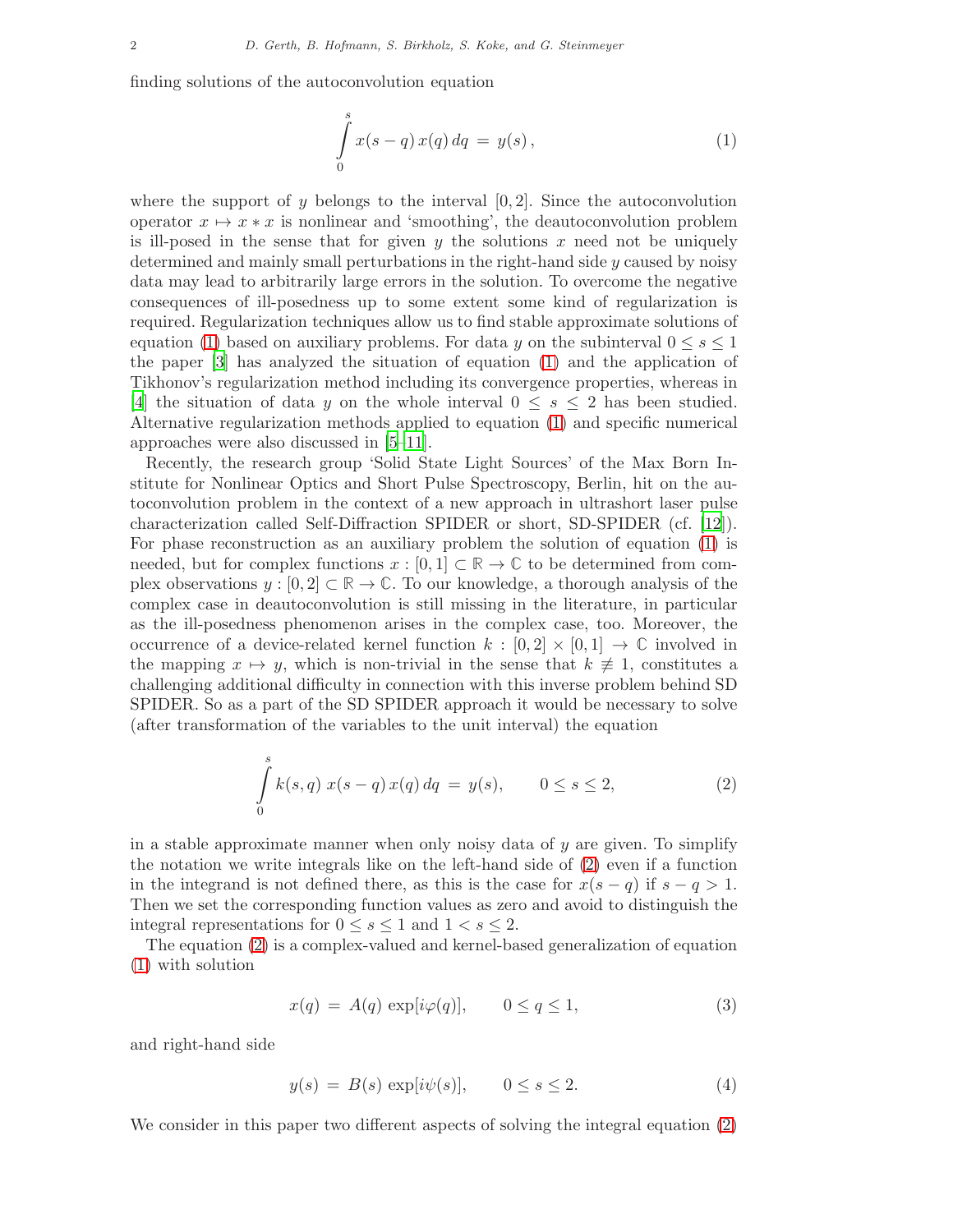as a mathematical model for inverse problems. The general inverse problem (a) consists in finding the complex function  $x$  in [\(2\)](#page-1-1) from noisy data of the complex function  $\gamma$  and for a given complex-valued kernel k. Alternatively, the SD-SPIDERmotivated specification (b) lies in finding the phase function  $\varphi$  in [\(3\)](#page-1-2) from noisy data of y and given k when additional observations  $\hat{A}$  of the amplitude function A are available. Below we will emphasize that the identifiability of the phase  $\varphi$ requires measurement data of both the phase function  $\psi$  as well as its correspond-ing amplitude function B in [\(4\)](#page-1-3). In order to find the phase function  $\varphi$  in problem (b) under some smoothness assumptions we will suggest a Tikhonov regularization approach (cf., e.g., [\[13](#page-19-7), [14](#page-19-8)]) combined with a specifically adapted strategy for choosing the regularization parameter  $\alpha > 0$ . In this context, iterative procedures of Levenberg-Marquardt type (cf., e.g., [\[15](#page-19-9)]) are required to compute acceptable approximations of the Tikhonov-regularized solutions in an efficient manner. Exploiting the additional knowledge of noisy data for the amplitude function A allowed us to construct an adapted stopping rule for the developed iterative regularization approach. Moreover, we illustrate the quite acceptable work of this approach by a numerical case study.

Currently, not all questions concerning (a) and (b) can be answered by the authors. Therefore, it makes sense to show the local ill-posedness of problem (a) by an analytic example and to illustrate ill-posedness phenomena of (b) by numerical case studies. At the moment the analytical treatment of the impact of noisy data on phase perturbations is an open question. Moreover, it seems to be reasonable to present a uniqueness assertion on the inverse problem (a) in the case  $k \equiv 1$  since assertions for general complex kernels are missing to our knowledge. On the other hand, all numerical case studies for problem (b) were performed with physically relevant kernel functions k.

At this point we should note that the problem of finding a function [\(3\)](#page-1-2) solving the equation [\(2\)](#page-1-1) is a generalization of the problem of recovery of a compactly supported and complex-valued function from the modulus of its Fourier transform. This socalled phase retrieval problem and its applications, for example in optics, electron microscopy and astronomy, were intensively studied in the literature based on the seminal paper [\[16\]](#page-19-10), and we refer to the review paper [\[17](#page-19-11)], to [\[18,](#page-19-12) Section 1.2], and references therein. In particular, rigorous uniqueness results were proven for the one- and two-dimensional phase retrieval problem (cf., e.g., [\[16,](#page-19-10) [19](#page-19-13)[–21](#page-19-14)]). Moreover, numerical methods were proposed in [\[17](#page-19-11), [20\]](#page-19-15).

The paper is organized as follows: in Section 2 we briefly review the role of deconvolution and decorrelation in the characterization of laser pulses. Then we analyze in some more detail the previously unsolved deconvolution problem in selfdiffraction SPIDER, i.e., a specific variant of laser pulse characterization methods. Leading from the notation commonly used in the physical literature to the one employed in mathematics, we reformulate the abstract mathematical problem behind and investigate its ill-posedness in Section 3. Subsequently, in Section 4, we derive consequences of the Titchmarsh convolution theorem for a constant kernel function k and present an adapted regularization approach in Section 5. Finally, we consider several case studies based on synthetic noisy data and illustrate the convergence behavior of the iteration procedure, which requires a non-standard stopping rule. After a summary of the autoconvolution problem and its specific regularization approach, we conclude with a brief outlook at the relevance of the findings in the physical sciences.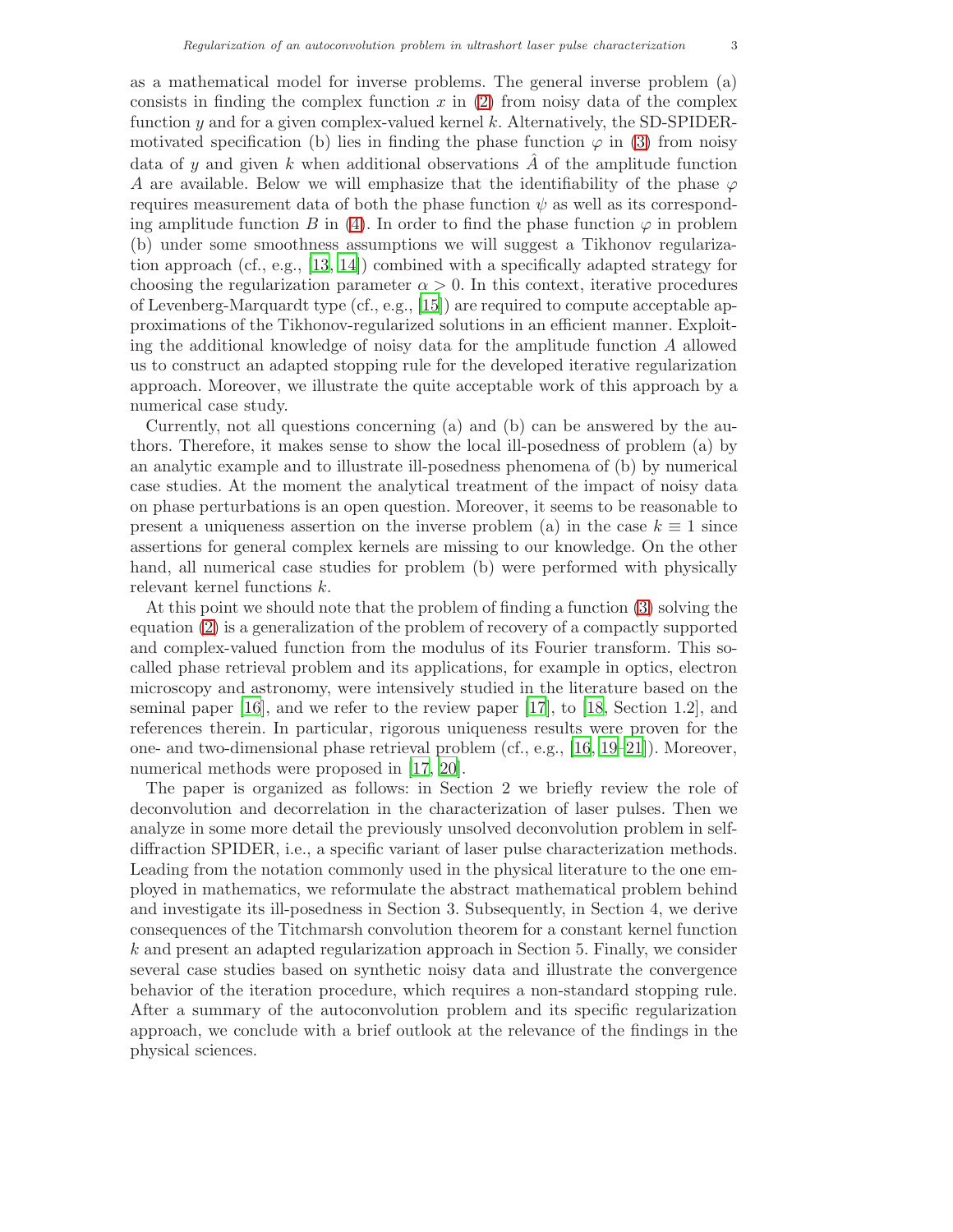<span id="page-3-0"></span>

Figure 1.: (a, left) Illustration of the pulse to be characterized. The shortest generated laser pulses comprise only few oscillation of the electrical field  $\mathcal{E}(t)$ . The aim of pulse characterization is to retrieve the temporal evolution of the envelope of the electric field  $\mathcal{A}(t)$  or of the intensity  $\mathcal{I}(t) = |\mathcal{A}(t)|^2$ . (b, right) The Fourier domain representation of the pulse is often utilized within the process of pulse retrieval. Therefore, it is decomposed into its amplitude  $A(\omega)$  and the spectral phase  $\varphi(\omega)$ .

### <span id="page-3-2"></span>2. Physical background

#### 2.1. The evolution of ultrashort pulse characterization

Ultrashort laser pulses constitute the shortest man-made controllable events, with demonstrated pulse durations of 4 femtoseconds  $(4 \times 10^{-15}$  seconds) and below [\[22](#page-19-16)[–24](#page-19-17)]. Using wavelength conversion techniques, pulses as short as  $8 \times 10^{-17}$  s have been produced [\[25,](#page-19-18) [26](#page-19-19)], which is in the range of the fastest transient events in atoms and molecules. Quite remarkably, these generated pulses approach a limiting width of a single optical cycle of the underlying electric field carrier, as illustrated in Figure [1.](#page-3-0) Nevertheless, these remarkable technological achievements also cause a serious dilemma for their accurate characterization and measurement. Temporal resolution of a dynamical process is always limited by the gate time of the sampling process, similar as in photography, where temporal resolution is dictated by fastest available shutter speed. As there simply exists no gate process faster than the duration of the shortest laser pulses, the history of laser pulse characterization and ultrafast spectroscopy has also always been a history of deconvolution and decorrelation.

From a physicist's point of view, a practical and easy-to-implement remedy for the fundamental dilemma of pulse characterization is the use of identical replicas of the input pulse as the pulse under investigation and for the gate function [\[27](#page-19-20)]. For implementation of the temporal gate, one has to form the product of the two functions, which is conveniently done by employing a nonlinear optical process. In the simplest case of sum frequency generation, this process generates the product of two intensity envelopes  $\mathcal{I}_1(t)$  and  $\mathcal{I}_2(t)$ , with one of these envelopes serving as the gate event. Varying the delay between these temporally dependent signals then allows recording their cross-correlation

<span id="page-3-1"></span>
$$
\mathcal{C}(\tau) \propto \int_{-\infty}^{\infty} \mathcal{I}_1(t) \mathcal{I}_2(t-\tau) dt, \tag{5}
$$

where we employed the usual sign convention for the delay  $\tau$  in optics and the integration over time  $t$  resembles the integration that is carried out by the slow detector recording the correlation signal. Reconstruction of  $\mathcal{I}_1(t)$  with known corre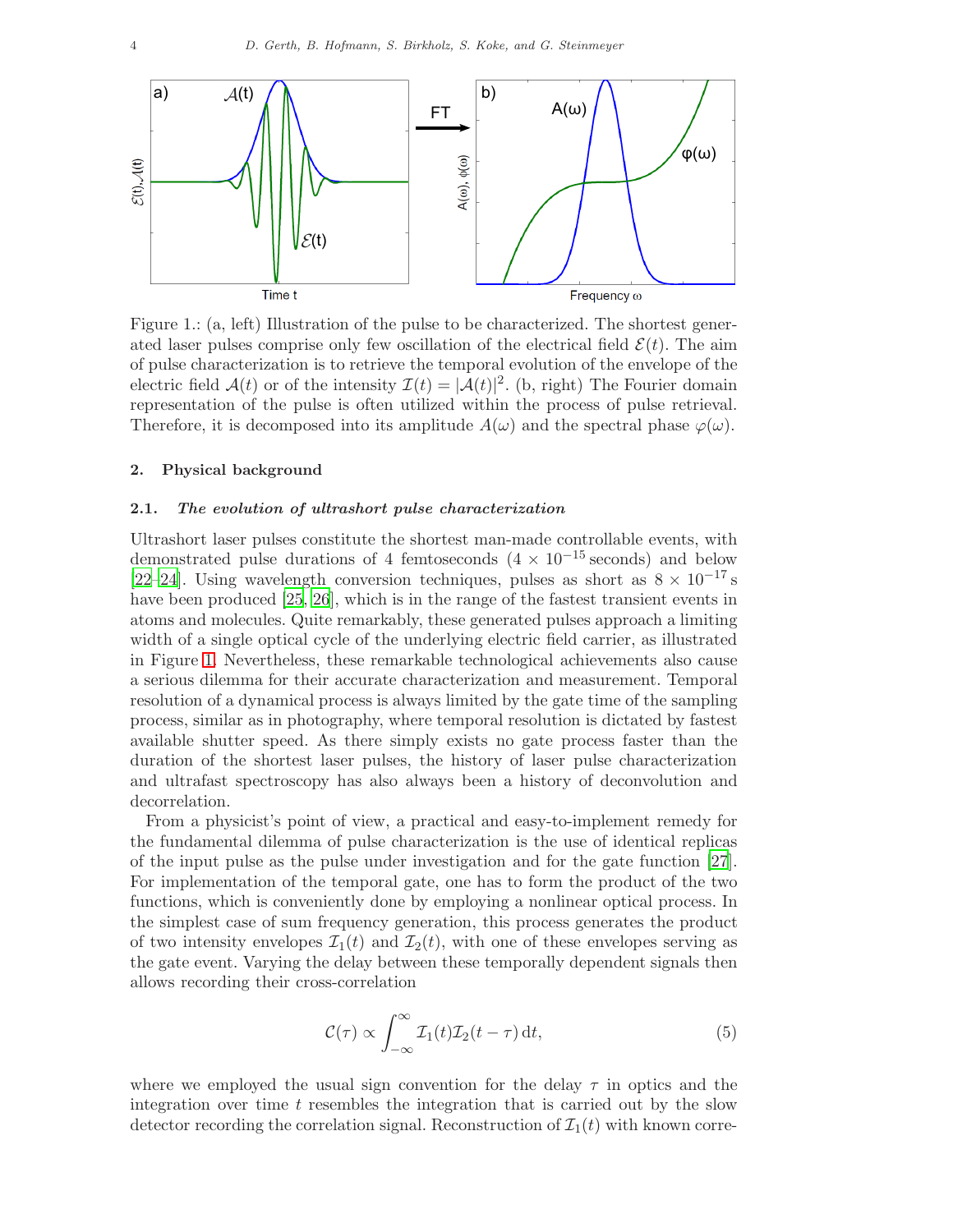lation function  $\mathcal{C}(\tau)$  and gate function  $\mathcal{I}_2(t)$  constitutes an inverse problem, which is frequently solvable with satisfactory precision, see, e.g., [\[28](#page-19-21)] for a practical example. It is important to understand that experimental noise mandates the gate function to be kept as simply structured as possible. Ideally, it should be chosen a single-maximum function with smallest possible temporal duration.

Using identical functions  $\mathcal{I}(t) \equiv \mathcal{I}_1(t) = \mathcal{I}_2(t)$ , Eq. [\(5\)](#page-3-1) describes an autocorrelation, and the decorrelation problem turns out to be only ambiguously solvable [\[29](#page-19-22), [30](#page-19-23)]. This can be easily seen by use of the Fourier convolution theorem. In the spectral domain, the correlation is written as a product

<span id="page-4-0"></span>
$$
C(\omega) \propto I(\omega)I^*(\omega) = |I(\omega)|^2, \qquad (6)
$$

where  $\omega$  is the optical angular frequency and  $I(\omega)$  is the spectral intensity. The Fourier transform  $f(\omega)$  of a function  $\mathcal{F}(t)$  is given by

$$
f(\omega) = \int_{-\infty}^{\infty} \mathcal{F}(t) \exp(-i\omega t) dt.
$$
 (7)

In Eq. [\(6\)](#page-4-0), the phase of the complex-valued  $I(\omega)$  does not affect the correlation signal  $C(\omega)$ . This means that all information on temporal pulse asymmetry in the time domain does not enter into the autocorrelation signal. Simplistic reconstruction, trying to revert the absolute square in [\(6\)](#page-4-0) by the principal square root, therefore always yields a symmetric reconstructed  $\mathcal{I}(t)$ . Consequently, decorrelation does not unambiguously work unless additional information on pulse asymmetry is obtained.

Several ways have been investigated to resolve this issue. Early attempts [\[31,](#page-19-24) [32](#page-19-25)] relied on the availability of additional spectral information  $I(\omega)$ , further attempts included more complex types of autocorrelations [\[33](#page-19-26)]. It could be shown, however, that even the tiniest amounts of measurement noise render all these concepts un-practical [\[34](#page-19-27)], yet again thwarting unambiguous reconstruction of  $\mathcal{I}(t)$ . In all these types of decorrelation problems, therefore, thorough analysis typically pointed out severe limitations rather than offering practical solutions.

This unsatisfactory situation changed dramatically with methods like frequencyresolved optical gating (FROG [\[35\]](#page-19-28)) and the sonogram technique [\[36\]](#page-20-0). In simple words, the idea of these method is to replace the separate acquisition of a spectrum and an autocorrelation by measurement of a two-dimensional spectrogramlike function  $S(\tau,\omega)$  with simultaneous functional dependence on delay and frequency. In the simplest case of second-harmonic FROG,

$$
S(\tau,\omega) \propto \int_{-\infty}^{\infty} \mathcal{I}(t)\mathcal{I}(t-\tau)\exp\left(-i\omega t\right) \mathrm{d}t.
$$
 (8)

In the experiment, the acquisition of FROG traces only requires replacing the spectrally integrating detector by a spectrally resolving one and can be used with all existing autocorrelation geometries. It can be shown [\[35](#page-19-28)] that FROG resolves most but not all issues of decorrelation. There is a one-to-one correspondence between a given FROG trace  $S(\tau,\omega)$  and the intensity envelope  $\mathcal{I}(t)$ , provided that the pulse does not consist of temporally or spectrally separated segments with intensity levels approaching the experimental noise floor in between. A detailed discussion of remaining ambiguities can be found in [\[37](#page-20-1), [38](#page-20-2)]. One additional ambiguity of a second-order autocorrelation-type FROG method is time reversal, i.e., the method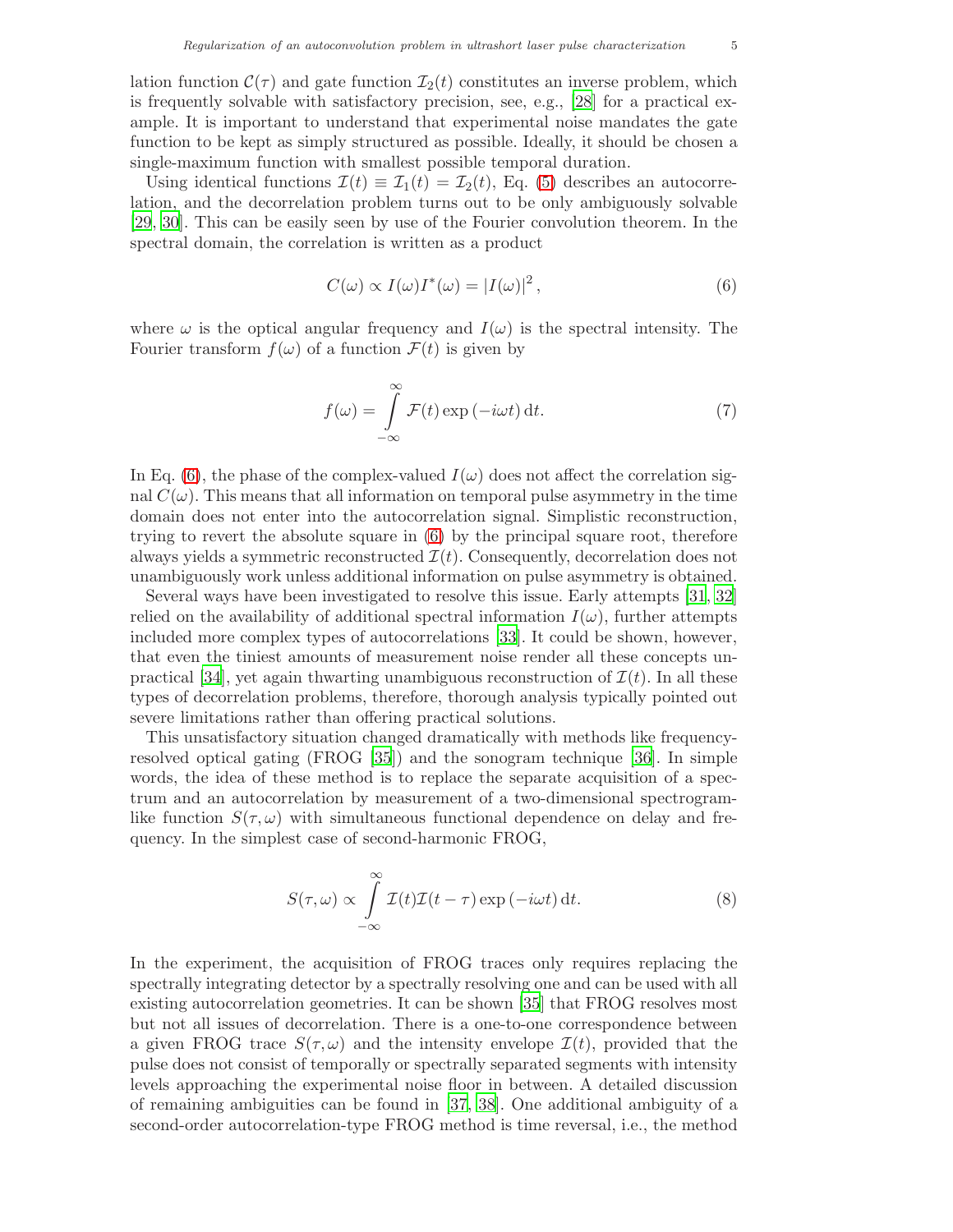cannot distinguish between  $\mathcal{I}(t)$  and  $\mathcal{I}(-t)$ . Nevertheless, there are alternative methods relying on third-order nonlinearities [\[35](#page-19-28)] and other fixes [\[39](#page-20-3)] to overcome this issue. Retrieving  $\mathcal{I}(t)$  from a known  $S(\tau,\omega)$  is yet again an inverse problem, and considerable effort went into reliable and numerically efficient algorithms for retrieving the pulse shape from a FROG trace [\[35](#page-19-28), [40](#page-20-4)[–44](#page-20-5)].

As an alternative to FROG, spectral phase interferometry for direct electricfield reconstruction (SPIDER) emerged [\[45](#page-20-6), [46](#page-20-7)]. This method is conceptually different from all previous approaches and normally does not require any kind of deconvolution. Being based on spectral interferometry [\[47](#page-20-8), [48\]](#page-20-9), SPIDER directly measures the spectral phase  $\varphi(\omega)$  of the electric field  $E(\omega) = A(\omega) \exp[i\varphi(\omega)]$ , where both the spectrum  $A(\omega)$  and the phase  $\varphi(\omega)$  are real-valued functions. In the time domain, the field can again be separated into amplitude and phase via  $\mathcal{E}(t) = \mathcal{A}(t) \exp[i\phi(t)].$  The electric field relates to the intensity via  $\mathcal{I}(t) = |\mathcal{A}(t)|^2$ . SPIDER requires the generation of two replicas of the input pulse  $\mathcal{I}(t)$ , which are processed with an ancillary pulse  $\mathcal{I}_a(t)$  in a second-order nonlinear crystal. This ancillary pulse can also be derived from the same input field, i.e., the method is self-referenced. To this end, a fraction of the input pulse is sent through a dispersive medium, e.g., a glass block. The dispersion of the glass block gives rise to a non-vanishing chirp  $\zeta(t) = d\phi(t)/dt$ , i.e., the pulse's carrier frequency varies with time. Mixing the field of the ancillary pulse  $\mathcal{E}_a$  with the two replicas contained in  $\mathcal{E}_r$  causes a different frequency shift for each replica, which is referred to as spectral shear. The spectrum of the nonlinear mixing product, i.e., the Fourier transform of  $\mathcal{E}_{r}(t)\mathcal{E}_{a}(t)$  can then be analyzed with the methods described in [\[49](#page-20-10), [50](#page-20-11)] to reconstruct the spectral phase  $\varphi(\omega)$  of the original input pulse. With additional knowledge of the amplitude  $A(\omega)$ , a simple Fourier transform then suffices for complete reconstruction of  $\mathcal{I}(t)$  in the time-domain.

While traditional SPIDER methods all rely on second-order nonlinearities, it seems appealing to extend this proven method to third-order nonlinearities as they are frequently used for autocorrelation and FROG. These higher-order methods allow generating a FROG or SPIDER signal that is spectrally collocated with the generating wave, which alleviates pulse characterization in the ultraviolet [\[12](#page-19-6)]. Moreover, third-order SPIDER has recently been demonstrated using a monolithic waveguide device [\[51\]](#page-20-12), bringing us closer to the dream of an all-optical oscilloscope on a single optoelectronic chip. As third-order optical nonlinearities appear in any kind of dielectric material and not only in non-isotropic crystalline media, their use is essential for optically integrated characterization methods. Unfortunately FROG, autocorrelation and also a SD-based spectral-interference pulse characterization technique [\[54](#page-20-13)] involve mechanical scanning of optical delays, which rules them out for integrated optical devices. At the current state of the art, this only leaves SPIDER for such applications.

A third-order SPIDER, however, turns out to be difficult to implement [\[12](#page-19-6)]. Given that there is now the product formation of three waves involved, which interact in the nonlinear mixing process, one can either generate two waves from the ancillary pulse and one from the two replicas, or, vice versa, two replica waves  $\mathcal{E}_r(t)$ and only one ancilla  $\mathcal{E}_a$ . As the chirped and temporally stretched ancilla typically displays a much lower peak intensity than the two replicas, the latter approach with two replica waves and one ancilla therefore constitutes the more favorable physical scenario, resulting in higher conversion efficiencies. Using, for example, a SD geometry [\[52](#page-20-14)], the nonlinear mixing process forms a signal  $\mathcal{E}_{SD}(t) \propto \mathcal{E}_r^2(t)\mathcal{E}_a^*(t)$ . This duplicates the scenario of second-order SPIDER with two notable differences. The replicas enter squared  $\mathcal{E}_r^2(t)$ , and the ancilla enters complex conjugated. While the latter essentially only corresponds to a sign reversal of  $\zeta(t)$ , the squared repli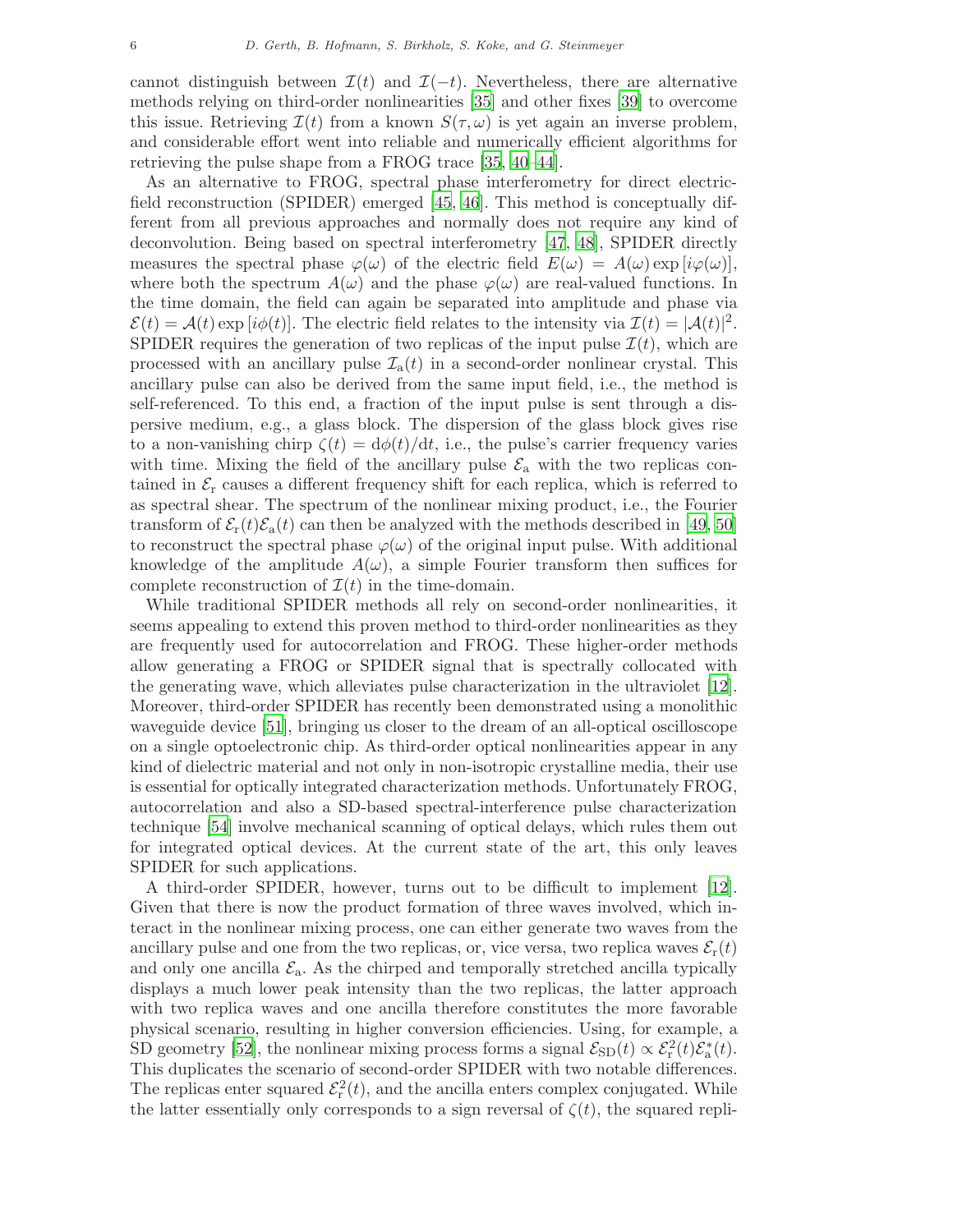cas cause SPIDER to measure the spectral phase  $\varphi_{\text{conv}}(\omega)$  of the convolved signal  $\mathcal{E}_{\text{conv}}(t) \propto \mathcal{E}_{\text{r}}^2(t)$  rather than the spectral phase of the pulse itself. Hence, a deconvolution is required in order to gain insight about the shape of the electric field  $\mathcal{E}(t)$  or of the intensity envelope  $\mathcal{I}(t)$ .

#### 2.2. The deconvolution problem in SD SPIDER

The derivation of the deconvolution task formulated in Eq.  $(2) - (4)$  requires a more detailed analysis of the generation process of the SD wave. In the last paragraph, a simplifying time-domain-based formulation of the nonlinear signals generated for pulse characterization has been employed in order to work out the basic differences between the different characterization methods. A more general formulation is obtained in the Fourier domain and by the use of the nonlinear wave equation for the involved electro-magnetic waves [\[53](#page-20-15)]. From this approach one can derive under the slowly varying envelope approximation that the strength of the SD signal is given by

<span id="page-6-0"></span>
$$
E_{\rm SD}(L,\omega) = i \frac{\mu_0 c \omega}{2n} \int_0^L P_{\rm nl}(\omega) e^{-i\kappa_{\rm SD}(\omega)z} dz, \qquad (9)
$$

where  $P_{\text{nl}}(z,\omega)$  is the nonlinear polarization of the bound electrons inside the materials employed for generation of the SD signal. The vacuum permeability  $\mu_0$ , the speed of light c and the linear refractive index  $n = n(\omega)$  are physical constants. z denotes propagation direction of the electro-magnetic waves inside the material that is used to generate the SPIDER signal and L denotes the material's length.  $ω$  is the frequency of the self-diffraction signal and  $\kappa_{SD}(ω)$  is the wave number of this signal. The constants in Eq. [\(9\)](#page-6-0) and the integral over the interaction length will contribute to the kernel k of the autoconvolution problem Eq.  $(2)$ . For further analysis the nonlinear polarization  $P_{\text{nl}}(\omega)$  has to be considered, which is in general given by

<span id="page-6-1"></span>
$$
P_{\rm nl}(\omega) = \int_0^\infty \int_0^\infty \chi^{(3)}(\omega, -\omega_{\rm a}, \omega_1, \omega_2) E_{\rm a}^* E_{\rm r}(\omega_1) E_{\rm r}(\omega_2) \delta(\omega + \omega_{\rm a} - \omega_1 - \omega_2) d\omega_2 d\omega_1.
$$
\n(10)

Here,  $\omega_1$ ,  $\omega_2$  are the frequency components of the two replica waves  $E_r$ , and  $\omega_a$ denotes the single frequency component of the ancilla  $E_a$ . The values of  $\chi^{(3)}$ and  $\delta(\omega + \omega_a - \omega_1 - \omega_2)$  express physical constraints and relations of the lightmatter-interaction:  $\chi^{(3)}$ , the third-order nonlinear susceptibility, denotes the interaction strength between the field of light and the material in use. The factor  $\delta(\omega + \omega_a - \omega_1 - \omega_2)$  ensures energy conservation in the expression above. Inserting of Eq. [\(10\)](#page-6-1) in Eq. [\(9\)](#page-6-0) and simplification of the result yields

$$
E_{\rm SD}(\omega) = \int_0^{\omega + \omega_a} \chi^{(3)}(\omega, -\omega_a, \omega_1, \omega + \omega_a - \omega_1) M(\omega, -\omega_a, \omega_1, \omega_2)
$$
  

$$
E_a^* E_r(\omega_1) E_r(\omega + \omega_a - \omega_1) d\omega_1.
$$
 (11)

<span id="page-6-2"></span>Here,  $M$  collects the constants and the result of the z-integration of the exponential term in Eq. [\(9\)](#page-6-0) describing the phase matching conditions between all waves involved in this four-wave-mixing process: The frequency dependent values of  $\chi^{(3)}$  and M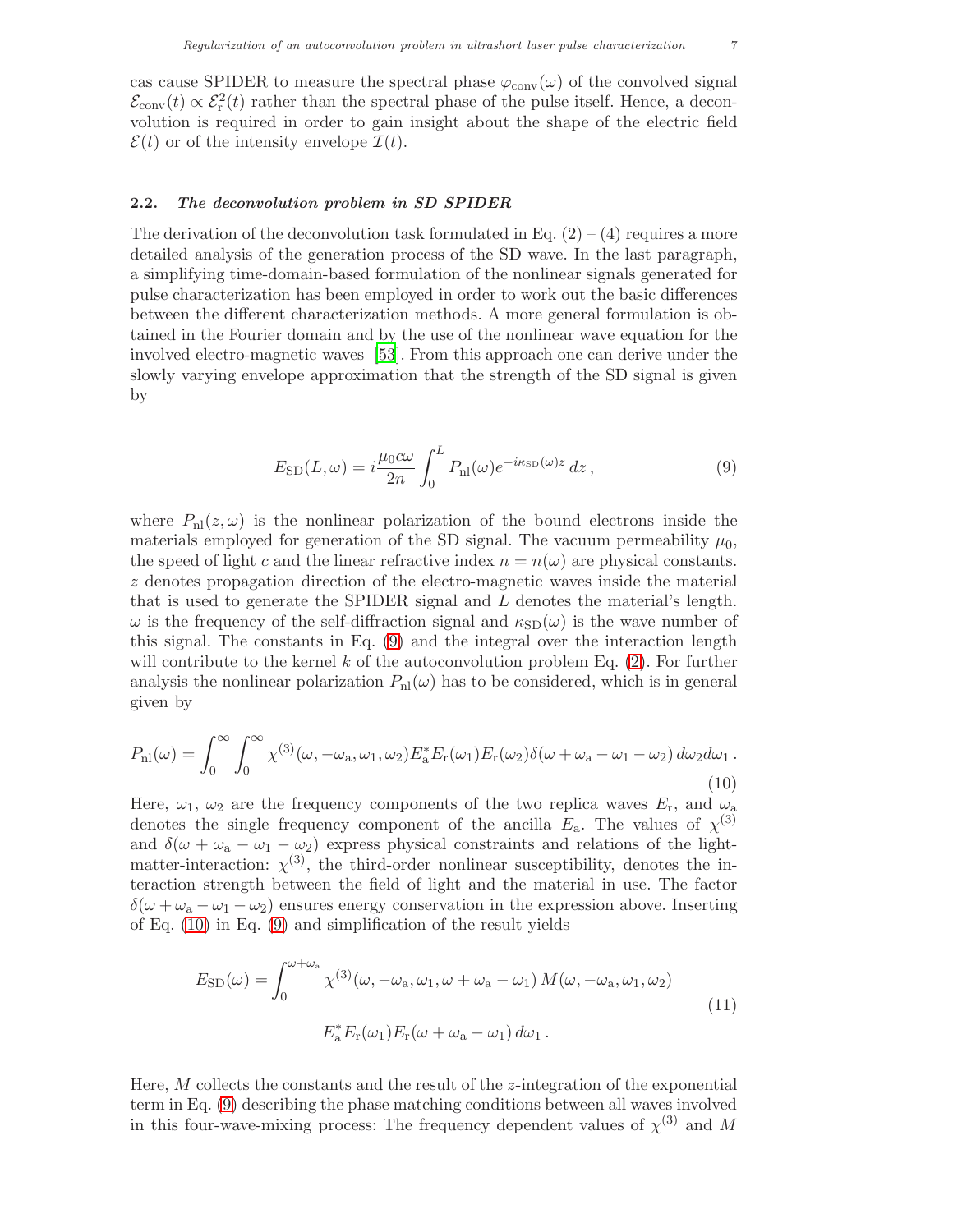are known from experiments and merge to the kernel

<span id="page-7-1"></span>
$$
K(\omega, \omega_1, \omega_a) = \frac{\mu_0 c \omega}{2n} \chi^{(3)}(\omega, -\omega_a, \omega_1, \omega + \omega_a - \omega_1) E_a^* e^{i\Delta \kappa \cdot (\xi, \eta, \frac{L}{2})^T} \text{sinc}(\Delta \kappa_z L/2)
$$
 (12)

where  $\Delta \kappa = (\Delta \kappa_{\xi}, \Delta \kappa_{\eta}, \Delta \kappa_{z})(\omega, -\omega_{a}, \omega_{1}, \omega + \omega_{a} - \omega_{1})$  is the phase-mismatch vector and  $(\xi, \eta, z)$  denotes spatial coordinates. Now [\(11\)](#page-6-2) can be written as

<span id="page-7-0"></span>
$$
E_{\text{SD}}(\omega) = \int_0^{\omega + \omega_a} K(\omega, \omega_1, \omega_a) E_r(\omega_1) E_r(\omega + \omega_a - \omega_1) d\omega_1.
$$
 (13)

We note that the wave  $E_r$  has a spectrum of finite width, i.e., there exist frequencies  $0 < \omega_1^{\min} < \omega_1^{\max} < \infty$  such that  $E_r(\omega_1) = 0$  for  $\omega_1 \notin [\omega_1^{\min}, \omega_1^{\max}]$ . Consequently  $E_{\text{SD}}$  is also compactly supported and  $E_{\text{SD}}(\omega) = 0$  for  $\omega \notin [2\omega_1^{\text{min}} - \omega_a, 2\omega_1^{\text{max}} - \omega_a]$ . Substituting

$$
\omega + \omega_{a} = s \omega_{1}^{\max} \text{ for } s \in [0, 2],
$$
  

$$
\omega_{1} = q \omega_{1}^{\max} \text{ for } q \in [0, 1]
$$

in Eq. [\(13\)](#page-7-0) and defining

$$
k(s,q) := \omega_1^{\max} K(s \omega_1^{\max} - \omega_a, q \omega_1^{\max}, \omega_a),
$$
  
\n
$$
x(q) := E_r(q \omega_1^{\max}),
$$
  
\n
$$
y(s) := E_{SD}(s \omega_1^{\max} - \omega_a),
$$
\n(14)

allows us to trasnform the limits of the integral such that we arrive at the abstract mathematical model equation [\(2\)](#page-1-1), which will be studied in the following. By designing the SPIDER apparatus in such a way that one of the replica beams can be blocked, the SD signal's amplitude  $B(s)$  and its phase  $\psi(s)$  in [\(4\)](#page-1-3) can be measured with the same device such that (noisy) data of the complex function  $y(s), 0 \leq s \leq 2$ , are available. An independent measurement of the spectral intensity  $I(\omega) = |A(\omega)|^2$  in front of the SPIDER apparatus allows us to compute approximations  $\hat{A}(q)$  of  $A(q)$  corresponding to the incident pulse. Since for the retrieval of the pulse shape, the complex function  $x(q)$ ,  $0 \leq q \leq 1$  has to be Fourier transformed, the completely unknown phase function  $\varphi(q)$  or its derivative  $GD(q) = \varphi'(q)$  called group delay remains to be determined. For simplicity, in the following we neglect the uncertainty of kernel data and suppose to know in a precise manner the *continuous* complex function  $k(s, q)$ ,  $(s, q) \in [0, 2] \times [0, 1]$ . We denote by

$$
k_{\max} := \max_{(s,q) \in [0,2] \times [0,1]} |k(s,q)|
$$

the maximum of its modulus.

### 3. The abstract mathematical model and its ill-posedness

The physical inverse problem under consideration described in Section [2](#page-3-2) requires the solution of the generalized autoconvolution equation [\(2\)](#page-1-1). As outlined in Section [1,](#page-0-0) the two aspects (a) and (b) are under consideration. As is well-known the comprehension of additional information about expected solutions and the retrieval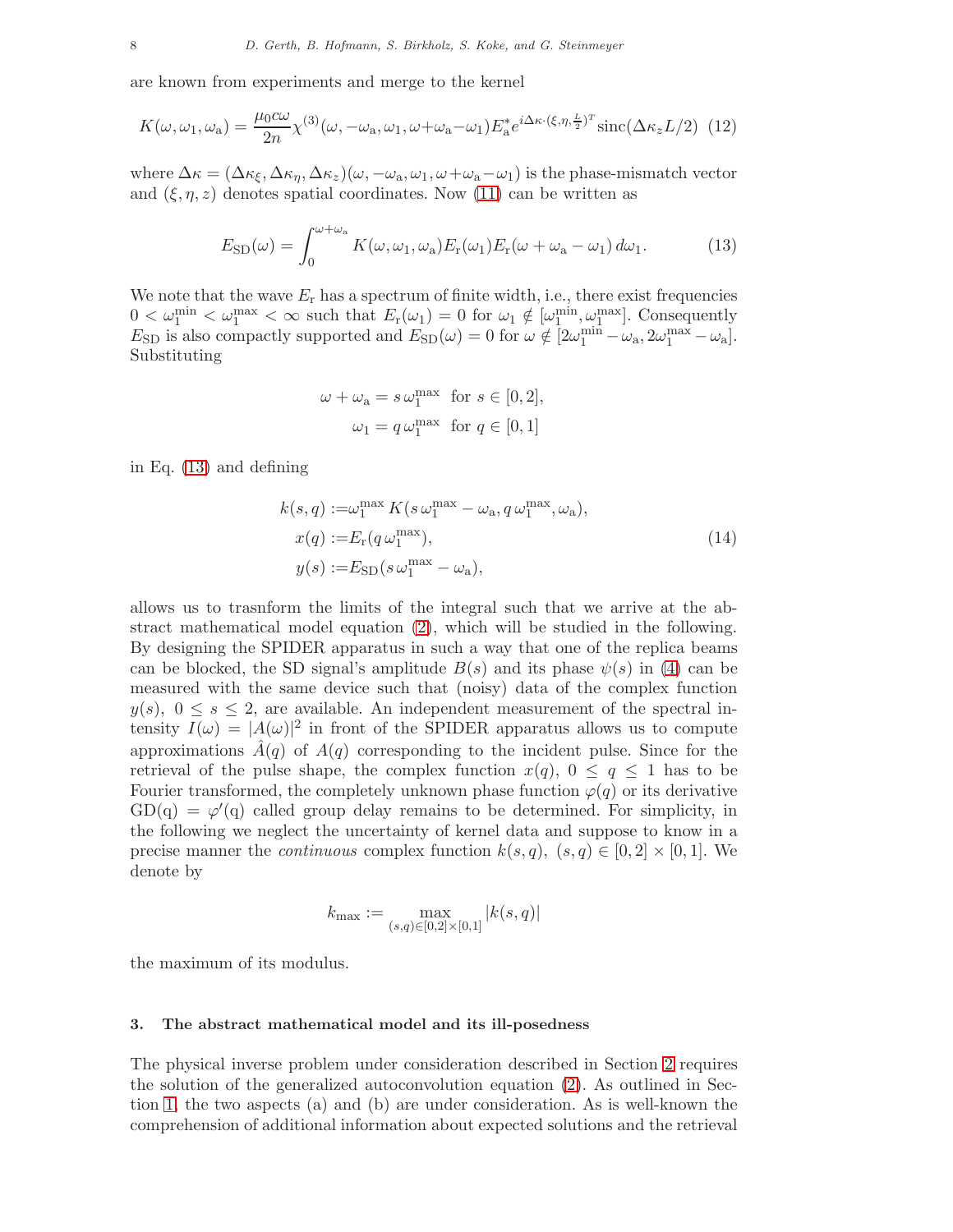of data plays an important role for the stable approximate solution of inverse problems. Therefore, physicists are preferably interested in aspect (b) aimed at finding the continuously differentiable phase function  $\varphi : [0,1] \to \mathbb{R}$  in [\(3\)](#page-1-2), given the kernel  $k$  and noisy observational data of y and A. We note that the additional knowledge of an estimate  $A(q)$ ,  $0 \le q \le 1$ , of the modulus function  $|x(q)| = A(q)$ ,  $0 \le q \le 1$ , in [\(3\)](#page-1-2) will play a prominent role for choosing the regularization parameter in the process of constructing stable approximate solutions to [\(15\)](#page-8-0) in Section [5.](#page-11-0) Nevertheless, it will give some insight into the problem structure to focus in this and in the subsequent section on aspect (a), where [\(2\)](#page-1-1) is considered as a nonlinear operator equation

<span id="page-8-0"></span>
$$
F(x) = y, \tag{15}
$$

formulated in appropriate abstract function spaces.

Taking into account that the forward operator attains the form

<span id="page-8-1"></span>
$$
[F(x)](s) := \int_{0}^{s} k(s, q) x(s - q) x(q) dq, \qquad 0 \le s \le 2,
$$
 (16)

we are searching for the function  $x : [0,1] \to \mathbb{C}$  from noisy data  $y^{\delta} \in L^2_{\mathbb{C}}(0,2)$  of y that satisfy the deterministic noise model

$$
||y^{\delta} - y||_{L_{\mathbb{C}}^2(0,2)} \le \delta , \qquad (17)
$$

with noise level  $\delta > 0$ . Our focus is on the Hilbert space situation  $F: L^2(\mathfrak{c}(0,1)) \to$  $L^2_{\rm c}(0,2)$ , where F is mapping between Hilbert spaces of square-integrable complex functions. For  $x : [0,1] \to \mathbb{C}$ ,  $y \in [0,2] \to \mathbb{C}$ , and  $k : [0,2] \times [0,1] \to \mathbb{C}$  formula [\(16\)](#page-8-1) is an abbreviation of the form

$$
[F(x)](s) := \begin{cases} \int\limits_{0}^{s} k(s,q) \ x(s-q) \ x(q) \ dq, & 0 \le s \le 1, \\ \int\limits_{s-1}^{1} k(s,q) \ x(s-q) \ x(q) \ dq, & 1 < s \le 2, \end{cases}
$$

which we always use for simplicity assuming that  $x, y$  can be extended to  $\mathbb{R}$  and k to  $\mathbb{R}^2$  as zero outside of the original domains. In this context, we remember the structure of the norm  $||z||_{L^2_{\mathbb{C}}(0,a)} = (\int_0^a |z(q)|^2 dq)^{1/2}$  for elements  $z \in L^2_{\mathbb{C}}(0,a)$ . If we consider square-integrable real functions  $z \in L^2(0, a)$ , then the norm is the same, but  $|z(q)|$  denotes the modulus of the real value  $z(q)$ .

The ill-posedness phenomena of non-uniqueness and instability well-established for the equation [\(1\)](#page-1-0) (cf. [\[3,](#page-19-2) [4\]](#page-19-3)) also occur when the complex-valued function  $x$ :  $[0, 1] \rightarrow \mathbb{C}$  is determined from Eq. [\(2\)](#page-1-1) and also in case that only  $\varphi$  has to be found. Together with x also the function  $-x$  having the same modulus  $|x|$  satisfies [\(2\)](#page-1-1). Hence, if a continuously differentiable function  $\varphi : [0,1] \to \mathbb{R}$  as a part of x in [\(3\)](#page-1-2) can be chosen such that equation [\(2\)](#page-1-1) is satisfied for given functions A and y, then  $\varphi + \pi$  also solves the equation. On the other hand, together with  $\varphi$  also  $\varphi + 2\pi$  and hence all  $\varphi + m\pi$ ,  $m \in \mathbb{Z}$ , solve the equation. This type of non-uniqueness cannot be neglected, but is of inferior significance, since the corresponding group delays  $\varphi'$  are uniform for all integers m.

Instability is a more important difficulty occurring in all linear and nonlinear infinite dimensional least-squares problems which are aimed at solving inverse prob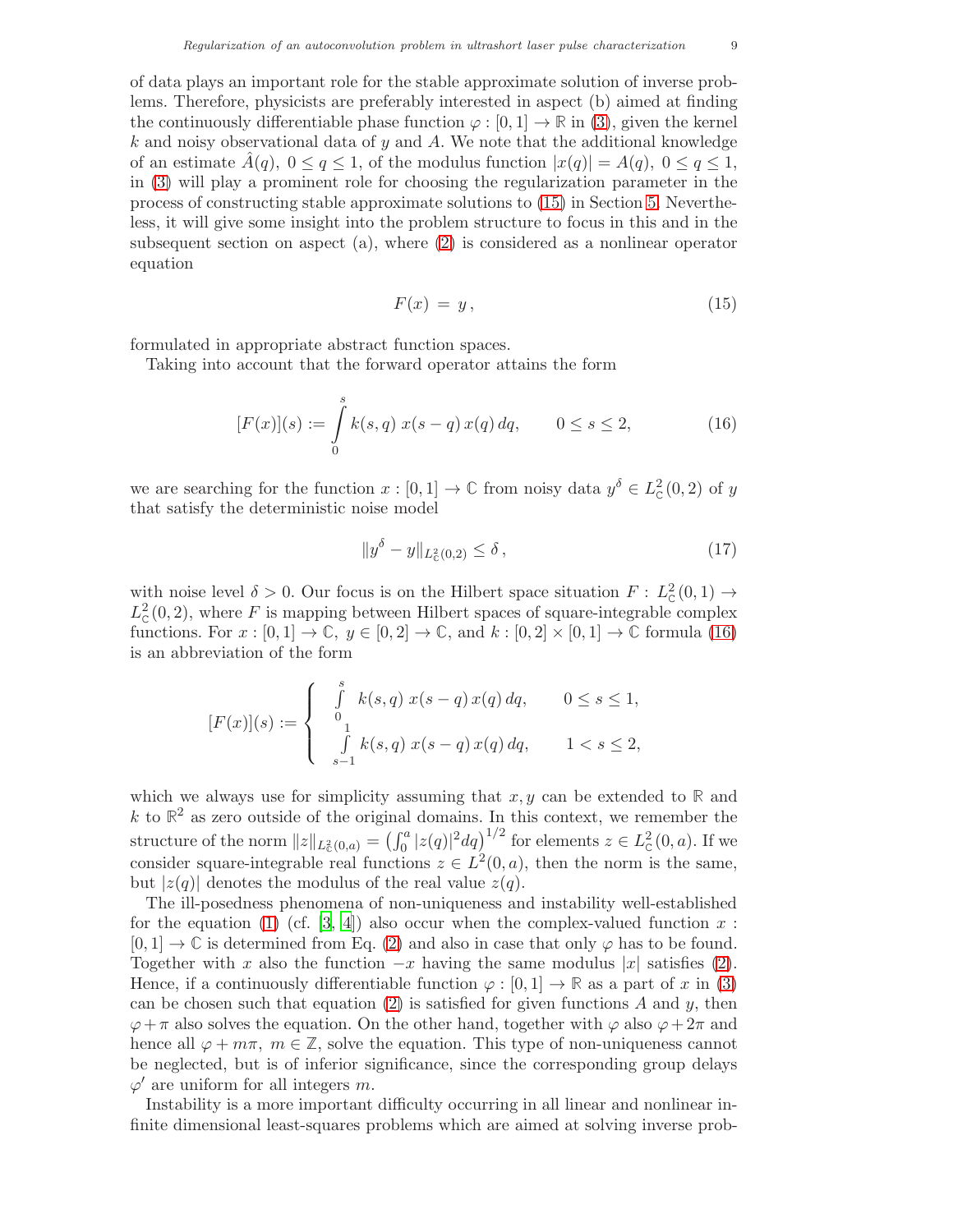lems with smoothing forward operators. Therefore, extreme care must be exercised when discretizing an infinite dimensional least-squares problem since the finite-dimensional approximating least-squares solutions may not converge (cf., e.g., [\[55\]](#page-20-16)) or, even worse, they may diverge from the true solution with arbi-trarily high speed (cf., e.g., [\[56](#page-20-17)]). For the nonlinear operator F from [\(16\)](#page-8-1) we unfortunately have that for every  $x_0 \in L^2_{\mathbb{C}}$  $\frac{2}{2}(0,1)$  there exist, in case of arbitrarily small radii  $r > 0$ , sequences  $\{x_n\}_{n=1}^{\infty}$  ⊂  $L^2(\Omega, 1) \cap B_r(x_0)$  in a neighborhood  $B_r(x_0) := \{x \in L^2_c(0,1) : ||x - x_0||_{L^2_c(0,1)} < r\}$  of  $x_0$  with

<span id="page-9-0"></span>
$$
||F(x_n) - F(x_0)||_{L_c^2(0,2)} \to 0, \quad \text{but} \quad ||x_n - x_0||_{L_c^2(0,1)} \to 0 \quad \text{as} \quad n \to \infty. \tag{18}
$$

We call this local ill-posedness at the point  $x_0$  and it has the consequence that a solution of equation [\(2\)](#page-1-1) cannot be approximated arbitrarily good even if the noise level of the data tends to zero (cf.  $[57–59]$  $[57–59]$ ). For injective operators F local ill-posedness indicates that  $F$  is not continuously invertible, and this mostly results from compactness of the forward operator  $F$ . However, in [\[3\]](#page-19-2) it was shown that the autoconvolution operator from equation [\(1\)](#page-1-0) is locally ill-posed everywhere in  $L^2(0,1)$ , but fails to be compact. So compactness also cannot be expected as an intrinsic property of  $F$  in the complex case, but following an idea from [\[4](#page-19-3)], which was extended in  $[60]$ , we can nevertheless prove local ill-posedness  $(18)$  of F from [\(2\)](#page-1-1) everywhere in  $L^2(\mathbf{0},1)$  by Example [3.1.](#page-9-1)

<span id="page-9-1"></span>**Example 3.1** For any radius  $r > 0$  the positive function  $\Psi_{\beta}(q) := \frac{r\sqrt{1-2\beta}}{q^{\beta}},$  $0 < q \leq 1$ , possesses for all  $0 < \beta < \frac{1}{2}$  the properties

$$
\Psi_{\beta} \in L^2(0,1) \subset L^2_{\mathcal{C}}(0,1)
$$
 and  $\|\Psi_{\beta}\|_{L^2_{\mathcal{C}}(0,1)} = r$ .

Then the equalities

$$
[\Psi_{\beta} * \Psi_{\beta}](s) = r^2 (1 - 2\beta) s^{1 - 2\beta} \int_0^1 (1 - u)^{-\beta} u^{-\beta} du = r^2 (1 - 2\beta) s^{1 - 2\beta} B(1 - \beta, 1 - \beta)
$$

with Euler's beta function  $B(\cdot, \cdot)$ , satisfying for  $0 < \beta < 1/2$  the condition  $0 < B(1 - \beta, 1 - \beta) < \pi$ , yield the estimate

$$
\|\Psi_{\beta} * \Psi_{\beta}\|_{L_{\mathbb{C}}^2(0,2)} \leq \sqrt{2} \max_{s \in [0,2]} [\Psi_{\beta} * \Psi_{\beta}](s) \leq \sqrt{2}r^2(1-2\beta)\pi 2^{1-2\beta} \to 0 \text{ as } \beta \to \frac{1}{2}.
$$

By setting  $x_n := x_0 + \Psi_{\frac{1}{2} - \frac{1}{n}}$  we have for every  $x_0 \in L^2_c(0, 1)$  and all  $0 \le s \le 2$ 

$$
| [F(x_n)](s) - [F(x_0)](s) | \le \left| \int_0^s (k(s, q) + k(s, s - q)) x_0 (s - q) \Psi_{\frac{1}{2} - \frac{1}{n}}(q) dq \right|
$$
  
+ 
$$
\left| \int_0^s k(s, q) \Psi_{\frac{1}{2} - \frac{1}{n}}(s - q) \Psi_{\frac{1}{2} - \frac{1}{n}}(q) dq \right|
$$
  

$$
\le k_{\max} \{ 2 \int_0^s |x_0 (s - q)| \Psi_{\frac{1}{2} - \frac{1}{n}}(q) dq + [\Psi_{\frac{1}{2} - \frac{1}{n}} * \Psi_{\frac{1}{2} - \frac{1}{n}}](s) \} \to 0 \text{ as } n \to \infty,
$$

because  $\Psi_{\frac{1}{2}-\frac{1}{n}}$  is weakly convergent in  $L^2(0,1)$  to the zero function as  $n \to \infty$ .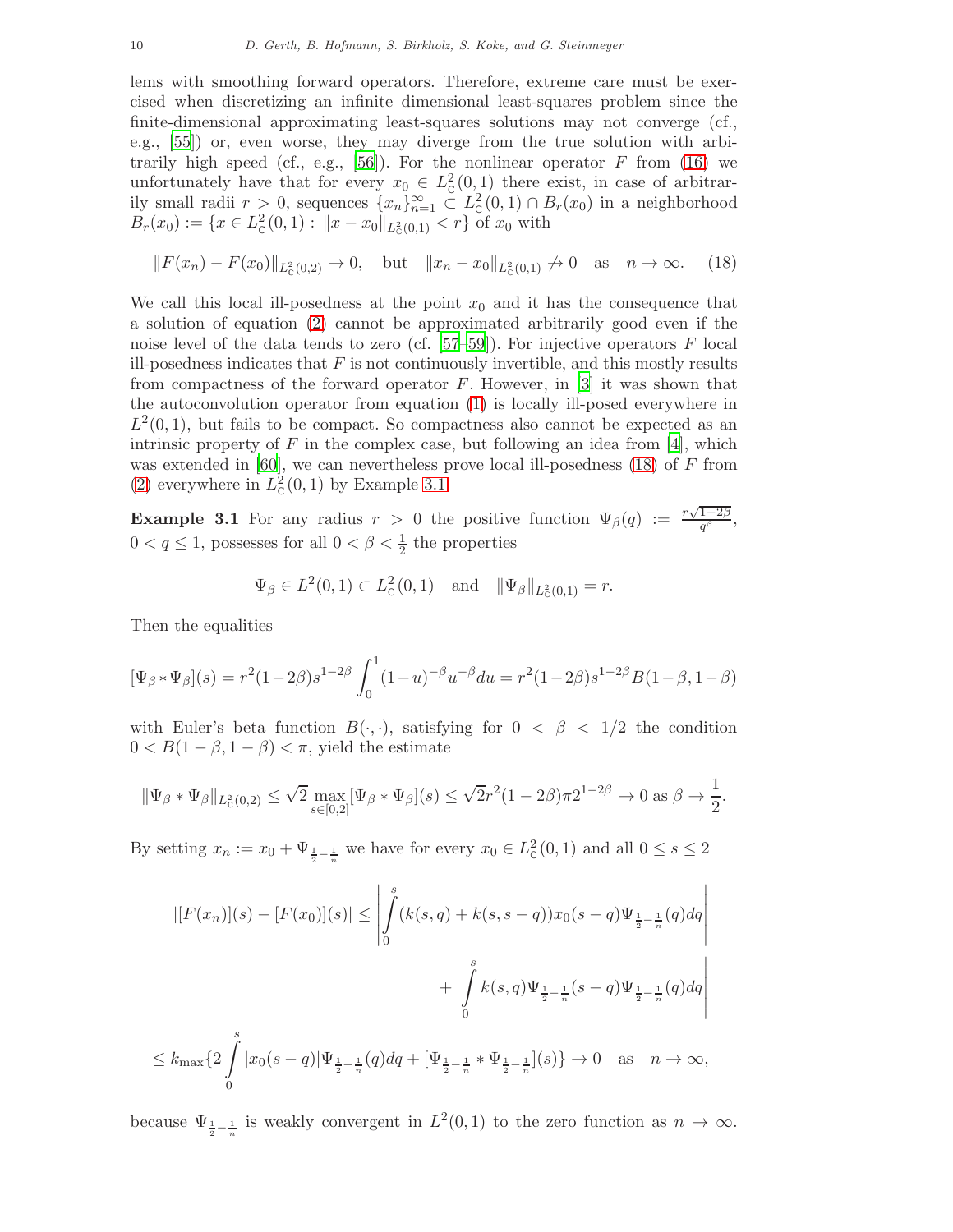Since moreover  $[F(x_n)](s)-[F(x_0)](s)]$  is bounded from above by a constant that does not depend on s, Lebesgue's dominated convergence theorem implies that  $||F(x_n)-F(x_0)||_{L^2_{\mathbb{C}}(0,2)} \to 0$  as  $n \to \infty$  and hence, with  $||x_n-x_0||_{L^2_{\mathbb{C}}(0,1)} = r > 0$ , [\(18\)](#page-9-0) is valid. Consequently, we have local ill-posedness for all functions  $x_0 \in L^2_c(0,1)$ .

Note that with respect to  $x(q) = A(q) \exp[i\varphi(q)]$  the local ill-posedness men-tioned in Example [3.1](#page-9-1) refers to exploding amplitudes  $A(q)$  for small q as a consequence of the fact that  $\Psi_{\beta}(q)$  has a weak pole at  $q = 0$ . If  $A(q)$  is given as a continuous function, then the ill-posedness with respect to the remaining unknown continuous phase function  $\varphi$  is less obvious, but case studies show that instability also occurs in the sense that clearly distinguished phase functions  $\varphi$  can lead to nearly the same complex-valued function  $[F(x)](s) = B(s) \exp[i\psi(s)]$ . Such studies also prove that  $\varphi$  is not identifiable alone from the phase function  $\psi$ . Both functions, amplitude B and phase  $\psi$ , are required to recover  $\varphi$  when A is known.

### 4. Titchmarsh convolution theorem and its consequence

For any function  $x \in L^1_c(0,1)$  the elements  $F(x)$  and  $F(-x)$  according to the operator F from [\(16\)](#page-8-1) coincide and belong to  $L^1_{\mathcal{C}}(0, 2)$ . However, it is of interest whether this is the only ambiguity of solutions to equation [\(2\)](#page-1-1). For the special case  $k \equiv 1$  a positive answer can be given by the Titchmarsh convolution theorem (cf. [\[61\]](#page-20-21)) which we formulate as a lemma:

<span id="page-10-0"></span>**Lemma 4.1:** Let  $f, g \in L^1_c(\mathbb{R})$  with  $\text{supp}(f) \subset [0, \infty)$ ,  $\text{supp}(g) \subset [0, \infty)$ , and let for some constant  $a > 0$ 

$$
[f * g](s) := \int_{0}^{s} f(s - q) g(q) dq = 0 \quad \text{for almost all} \quad s \in [0, a].
$$

Then there are non-negative constants  $a_1$  and  $a_2$  such that  $a_1 + a_2 \ge a$  and

 $f(q) = 0$  for almost all  $t \in [0, a_1], g(q) = 0$  for almost all  $q \in [0, a_2].$ 

<span id="page-10-1"></span>This lemma allows us to prove the following theorem:

**Theorem 4.2:** If for given  $y \in L^2_{\mathcal{C}}(0,2)$  the function  $x \in L^2_{\mathcal{C}}(0,1)$  solves the equation [\(2\)](#page-1-1) with  $k \equiv 1$ , then x and  $-x$  are the only solutions of this equation.

**Proof:** Let  $x \in L^2_{\mathcal{C}}(0,1)$  and  $x + \Delta \in L^2_{\mathcal{C}}(0,1)$  solve for all  $0 \leq s \leq 2$  the equation [\(1\)](#page-1-0). Then we have  $[(x + \Delta) * (x + \Delta) - x * x](s) = [\Delta * (2x + \Delta)](s) = 0$ for almost all  $s \in [0,2]$ . If we set

$$
q_{\Delta} := \sup\{q \ge 0: \ \Delta(\tau) = 0 \text{ for almost all } \tau \in [0, q]\},
$$

then x and  $x + \Delta$  are different elements of  $L^2(\mathbf{0}, 1)$  if and only if  $a_1 := q_\Delta < 1$ . For that case, Lemma [4.1](#page-10-0) ensures with  $a_2 > 1$  that  $[2x + \Delta](q) = 0$  and  $[x + \Delta](q) =$  $[-x](q)$  for almost all  $q \in [0, 1]$ . Thus  $-x$  is the second solution besides x and other solutions can be excluded by this proof. solutions can be excluded by this proof.

It seems to be an open problem under what conditions imposed on  $k \neq 1$  the result of Theorem [4.2](#page-10-1) of having just a twofold solution of [\(2\)](#page-1-1) can be formulated and proven.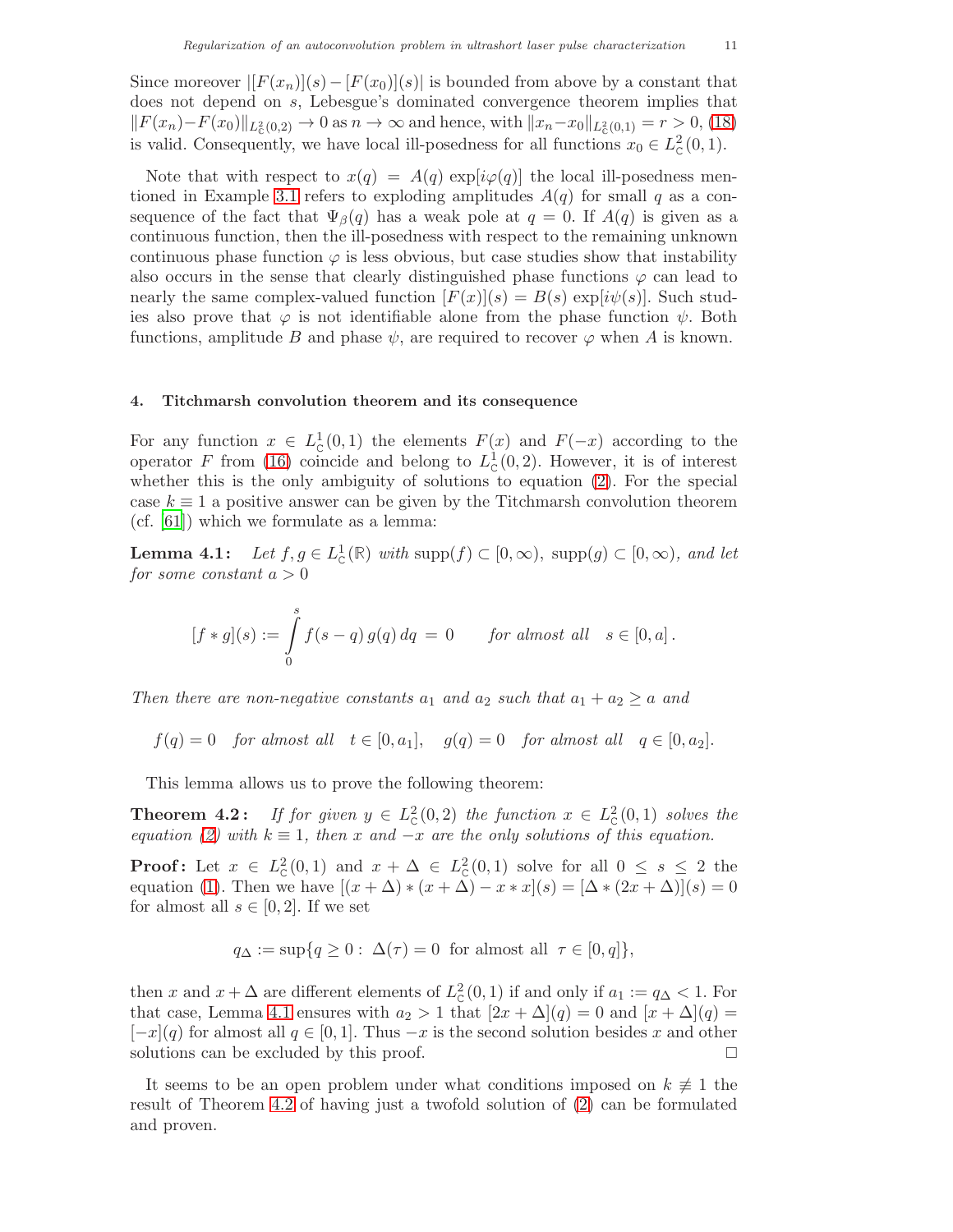## <span id="page-11-0"></span>5. An adapted regularization approach

Now we return to the SD-SPIDER-motivated aspect (b), where additional data  $\hat{A}$  are available. To find stable approximate solutions for the operator equation [\(15\)](#page-8-0) with the nonlinear operator  $F: L^2(\mathbf{0},1) \to L^2(\mathbf{0},2)$  from [\(16\)](#page-8-1), we can exploit the nonlinear Tikhonov regularization (see, e.g., [\[13,](#page-19-7) Chapter 10]), where the regularized solutions  $x_{\alpha}^{\delta} \in L^2_{\mathcal{C}}(0, 1)$  are minimizers of

<span id="page-11-2"></span>
$$
||F(x) - y^{\delta}||_{L^2(\Omega,2)}^2 + \alpha \Omega(x) \to \min, \quad \text{subject to} \quad x \in D(\Omega) \subseteq L^2(\Omega,1), \tag{19}
$$

with a regularization parameter  $\alpha > 0$  and a stabilizing functional  $\Omega : D(\Omega) \rightarrow$  $[0,\infty)$  (cf. [\[18](#page-19-12), Chapter 4]) having the domain  $D(\Omega)$ . To prefer smooth solutions x the penalty functional is frequently set as

$$
\Omega(x) := \|x - \overline{x}\|_{L^2_{\mathbb{C}}(0,1)}^2 \quad \text{and} \quad \Omega(x) := \|Lx\|_{L^2_{\mathbb{C}}(0,1)}^2, \quad \text{respectively,}
$$

where  $\overline{x} \in L^2_{\mathcal{C}}(0,1)$  is a reference element and  $||x - \overline{x}||^2_{L^2_{\mathcal{C}}(0,1)}$  attains small values if x is close to  $\overline{x}$ , and on the other hand  $L: D(L) \subseteq L^2_{\mathcal{C}}(0,1) \to L^2_{\mathcal{C}}(0,1)$  denotes a densely defined differential operator such that  $||Lx||^2$  attains small values if for example first or second derivatives of  $x$  are 'small'. For the calculations we chose the second derivative  $Lx = \frac{\partial^2}{\partial t^2}x$ . The specific measurement situation of our inverse problem in ultrashort laser pulse characterization, where only the phase  $\varphi$  in x is to be determined, whereas an observation  $A = |\hat{x}|$  of the amplitude can be observed, allows us define the problem specific rule for choosing the regularization parameter, which in continuous formulation reads as

<span id="page-11-1"></span>
$$
\alpha_{*} = \alpha_{*}(y^{\delta}, \hat{A}) : \int_{0}^{1} \left| |x_{\alpha_{*}}^{\delta}(q)| - \hat{A}(q) \right|^{2} dq \le \int_{0}^{1} \left| |x_{\alpha}^{\delta}(q)| - \hat{A}(q) \right|^{2} dq \quad \text{for all } \alpha > 0,
$$
\n(20)

and to use  $x_{\alpha_*}^{\delta}$  as the adapted approximate solution to Eq. [\(15\)](#page-8-0). Owing to that additional data information  $\hat{A}$  the common search of  $\alpha > 0$  based on *heuristic* rules like the quasi-optimality rule, for example successfully applied in [\[62\]](#page-20-22), can be completely avoided. Although analytic properties of [\(20\)](#page-11-1), especially existence of a minimizer  $\alpha_*$ , are hard to verify for a search over all  $\alpha > 0$ , the situation simplifies in the practically relevant case of a set of discrete values  $\{\alpha_1, \alpha_2, \ldots, \alpha_N\}$  with  $n \in \mathbb{N}$  fixed. A minimizer of [\(20\)](#page-11-1) over only the  $\alpha_j$ ,  $j = 1, \ldots, N$ , exists. In the unlikely case that  $\alpha_*$  is not unique, we may pick one of the minimizers. Since the total amount of computational work for obtaining  $x_{\alpha_*}^{\delta}$  from [\(19\)](#page-11-2) and [\(20\)](#page-11-1) is rather high, *iterative regularization procedures* (cf. [\[15,](#page-19-9) [63](#page-20-23)] for an overview) can yield alternatives to the Tikhonov regularization with reduced computational expenses. Our focus is on a variant of the Levenberg-Marquardt method, which is a Newtontype method for nonlinear least-squares problems. For the mathematical theory of this method see the recent paper [\[64](#page-20-24)]. Here, we consider the iteration process

<span id="page-11-3"></span>
$$
x_{(l+1)}^{\delta} := x_{(l)}^{\delta} + \gamma \left( F'(x_{(l)}^{\delta})^* F'(x_{(l)}^{\delta}) + \alpha L^* L \right)^{-1} F'(x_{(l)}^{\delta})^* (y^{\delta} - F(x_{(l)}^{\delta})), \tag{21}
$$

with appropriate relaxation factors  $\gamma > 0$  and a regularization parameter  $\alpha > 0$ , aimed at minimizing the linearized functional

$$
||y^{\delta} - F(x_{(l)}) - F'(x_{(l)})(x - x_{(l)})||_{L_{\mathbb{C}}^2(0,2)}^2 + \alpha ||L(x - x_{(l)})||_{L_{\mathbb{C}}^2(0,2)}^2
$$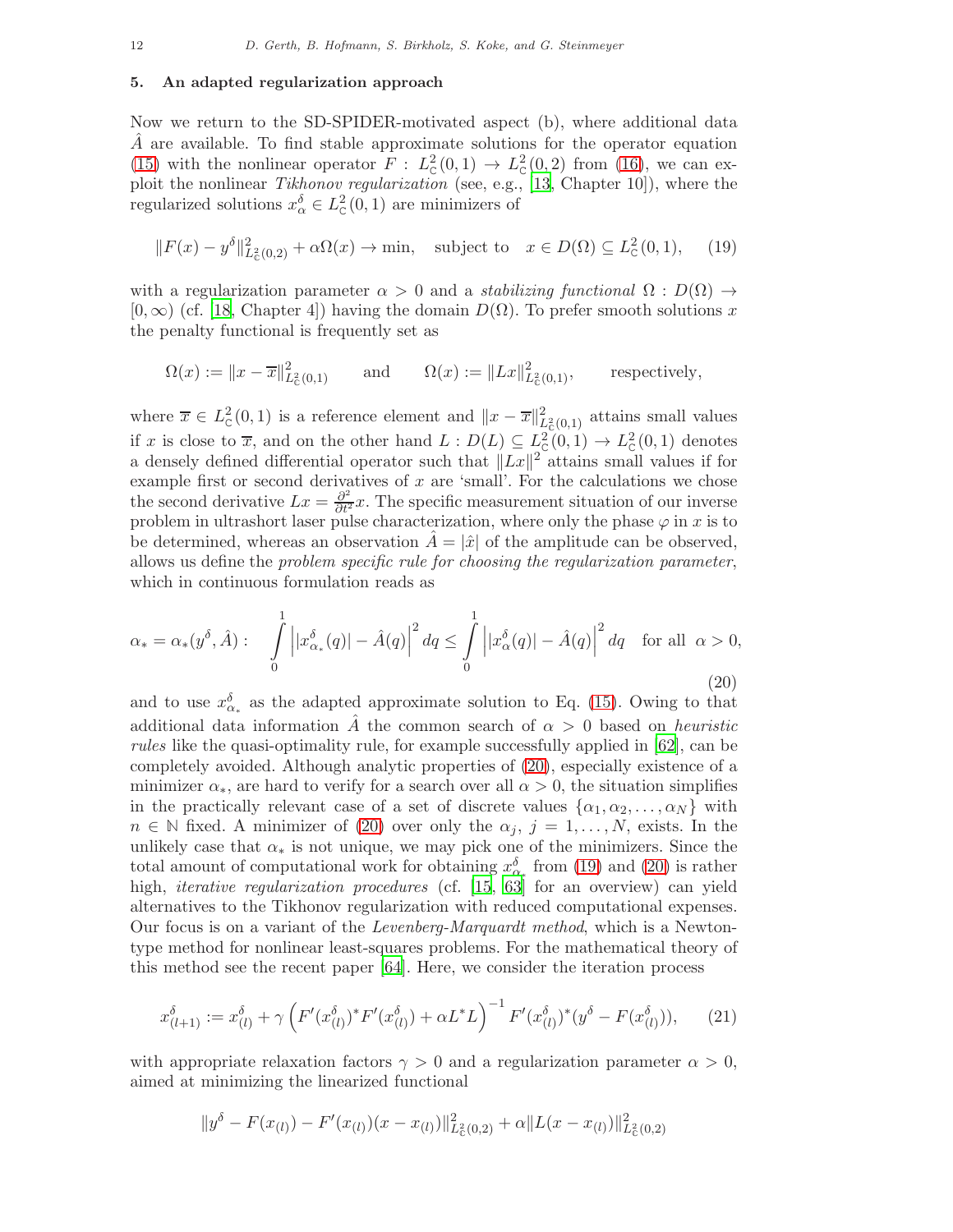and terminated for  $l = l_*$  early enough according to some stopping rule. The last iterate  $x_{\alpha}^{\delta} := x_{(l_*)}^{\delta}$  acts as regularized solution. In contrast to the classical version of the Levenberg-Marquardt method we do not diminish the regularization parameter  $\alpha$  with growing  $l \in \mathbb{N}$ , but keep it constant. Under all such regularized solutions we select  $x_{\alpha_*}^{\delta}$  by the parameter choice rule [\(20\)](#page-11-1) and use it as approximate solution to Eq. [\(15\)](#page-8-0). Numerical experiments proved for our problem that the squared de-viations of absolute values occurring in [\(20\)](#page-11-1) are also helpful for any fixed  $\alpha > 0$ to define the index l<sup>∗</sup> for stopping the iteration process. Precisely, we always observed that the values of discretized versions of the integral  $\int_{0}^{1}$  $\mathbf{0}$  $\left| x_{(l)}^{\delta}(q) \right| - \hat{A}(q) \right|$  $\frac{2}{dq}$ decrease with growing  $l = 1, 2, \dots$  in the initial part of the iteration up to some turn around point with iteration number  $l_*$  after which the integrals tend to increase with growing l. As the studies show, this turn around point is frequently connected with appropriate phase functions. This essentially motivates the stopping rule. A numerical example is given in Table 1.

We still mention that for continuous kernels k the bounded linear operators of the form  $F'(x_0): L^2_c(0,1) \to L^2_c(0,2)$  in formula [\(21\)](#page-11-3) denote Fréchet derivative of the operator [\(16\)](#page-8-1) at the point  $x_0 \in L^2(\mathbf{0}, \mathbf{1})$ , which can simply be verified as

$$
[F'(x_0)h](s) = \int_0^s (k(s,q) + k(s,s-q))x_0(s-q)h(q)dq, \quad 0 \le s \le 2, \quad h \in L^2_c(0,1).
$$

Solving [\(16\)](#page-8-1) on a computer requires discretization of the problem, which we did as follows. The function values of  $x$  are to be reconstructed at  $N$  supporting points  $q_n$  which are chosen equidistantly in an interval  $[q_{\min}, q_{\max}]$ . The discrete signal is denoted by

$$
\underline{x} = (x_n)_{n=1}^N = (x(q_n))_{n=1}^N = (\hat{A}(q_n)e^{i\varphi(q_n)})_{n=1}^N
$$
\n(22)

for  $n = 1...N$  and  $q_n = q_{\min} + (n-1)\Delta q$  with  $\Delta q = \frac{q_{\max} - q_{\min}}{N-1}$  $\frac{1}{N-1}$ . The notation for the output signal is analogous,

$$
\underline{y} = (y_m)_{m=1}^{2N-1} = (y(s_m))_{m=1}^{2N-1} = (\hat{B}(s_m)e^{i\psi(s_m)})_{m=1}^{2N-1}
$$
(23)

for  $m = 1...2N - 1$  and  $s_m = 2q_{\min} - q_{\text{cw}} + (m - 1)\Delta q$ . Here  $q_{\rm cw}$  is the frequency of the quasi-continuous wave ancilla pulse. The kernel takes the form

$$
K = km,n = K(sm, qn, qcw), \t m = 1, 2, ..., 2N - 1, n = 1, 2, ..., N,
$$
 (24)

with  $K(\cdot, \cdot)$  from [\(12\)](#page-7-1). The autoconvolution operator F is discretized using the rectangular rule. That way,

$$
y_m = \sum_{j=1}^{N} k(s_m, q_j, q_{\text{cw}}) x(q_j) x(s_m + q_{\text{cw}} - q_j) \Delta q, \qquad m = 1, 2, ..., 2N - 1.
$$
 (25)

Because of the finite support of x,  $x(s_m + q_{\text{cw}} - q_i) = 0$  for  $s_m + q_{\text{cw}} - q_i < q_{\text{min}}$  and  $s_m + q_{\text{cw}} - q_j > q_{\text{max}}$ . The complete operator can be written as a multiplication of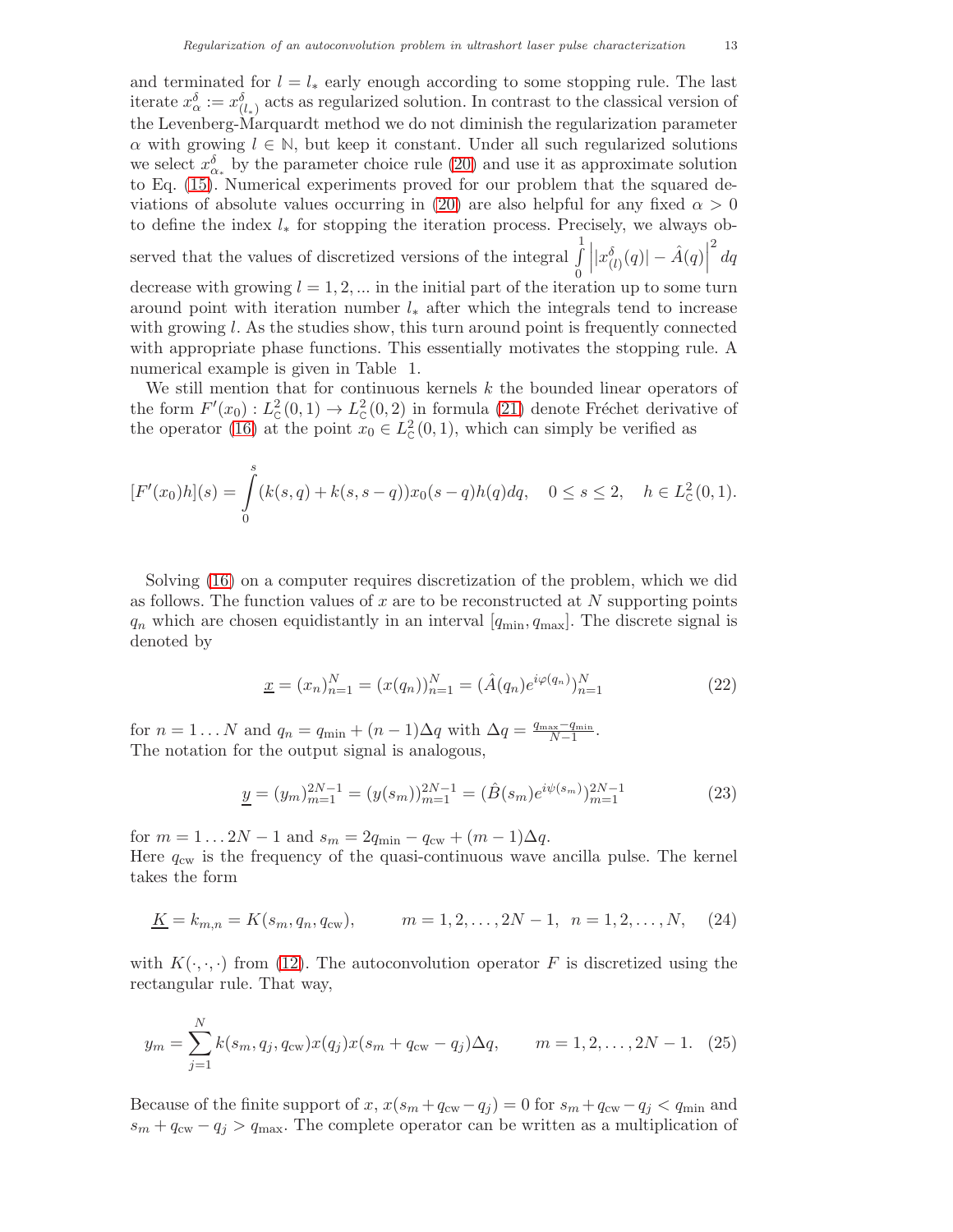a matrix  $\underline{F}(\underline{x}) \in \mathbb{C}^{2N-1 \times N}$  with the vector  $\underline{x}$ ,

<span id="page-13-0"></span>
$$
\underline{y} = \underline{F}(\underline{x})\underline{x} \tag{26}
$$

where

<span id="page-13-1"></span>
$$
\underline{F}(\underline{x}) = \Delta q \begin{pmatrix} k_{1,1}x_1 & 0 & \dots & 0 & 0 \\ k_{2,1}x_2 & k_{2,2}x_1 & \dots & 0 & 0 \\ \vdots & \vdots & \ddots & \vdots & \vdots \\ k_{N-1,1}x_{N-1} & k_{N-1,2}x_{N-2} & \dots & k_{N-1,N-1}x_1 & 0 \\ k_{N,1}x_N & k_{N,2}x_{N-1} & \dots & k_{N,N-1}x_2 & k_{N,N}x_1 \\ 0 & k_{N+1,1}x_N & \dots & k_{N+1,N-1}x_3 & k_{N+1,N-1}x_2 \\ \vdots & \vdots & \ddots & \vdots & \vdots \\ 0 & 0 & \dots & k_{2N-2,N-1}x_N & k_{2N-2,N}x_{N-1} \\ 0 & 0 & \dots & 0 & k_{2N-1,N}x_N \end{pmatrix} .
$$
 (27)

Analogously the Fréchet derivative  $F'(x_0)$  is discretized. The m-th entry  $(\underline{F}(\underline{x}_0)h)_m$ then reads as

$$
(\underline{F}'(\underline{x}_0)\underline{h})_m = \sum_{j=0}^N (k(s_m, q_j, q_{\text{cw}}) + k(s_m, s_m + q_{\text{cw}} - q_j, q_{\text{cw}}))x_0(s_m + q_{\text{cw}} - q_j)h(q_j)\Delta q.
$$
\n(28)

Discretizing the operator  $L = \frac{\partial^2}{\partial q^2}$  as

$$
\underline{L} = \frac{1}{\Delta q^2} \begin{pmatrix} 2 & -1 & 0 & 0 & \dots & 0 \\ -1 & 2 & -1 & 0 & \dots & 0 \\ 0 & \ddots & \ddots & \ddots & \ddots & \vdots \\ 0 & \dots & \dots & -1 & 2 \end{pmatrix},
$$
(29)

the iteration rule [\(21\)](#page-11-3) reads as

<span id="page-13-2"></span>
$$
\underline{x}_{(l+1)}^{\delta} := \underline{x}_{(l)}^{\delta} + \gamma \left( \underline{F}'(\underline{x}_{(l)}^{\delta})^* \underline{F}'(\underline{x}_{(l)}^{\delta}) + \alpha \underline{L}^* \underline{L} \right)^{-1} \underline{F}'(\underline{x}_{(l)}^{\delta})^* (\underline{y}^{\delta} - \underline{F}(\underline{x}_{(l)}^{\delta})). \tag{30}
$$

As initial value  $\underline{x}_{(0)}^{\delta}$  we take the measured absolute values and a zero phase.

### 6. Case studies

Before turning to examples for the reconstruction of a phase, we want to give an idea about the dependency of the measurements on the unknown phase. An example is given in Figure 2. There, two slightly different phases are shown together with their autoconvolution signal split into phase and absolute values. Both convolutions have been performed using the same function for the absolute values  $A$  and the physical kernel. Although the resulting phases look quite alike, there is a much more obvious difference in the resulting absolute values  $\ddot{B}$ . The example indicates that the complete autoconvolution signal is necessary for the reconstruction. In the following we give two examples for the reconstruction. For a more detailed discussion about the numerical results and effects we refer to [\[60\]](#page-20-20). To test our reconstruction algorithm, we chose functions for the absolute values  $\hat{A}(q)$  and for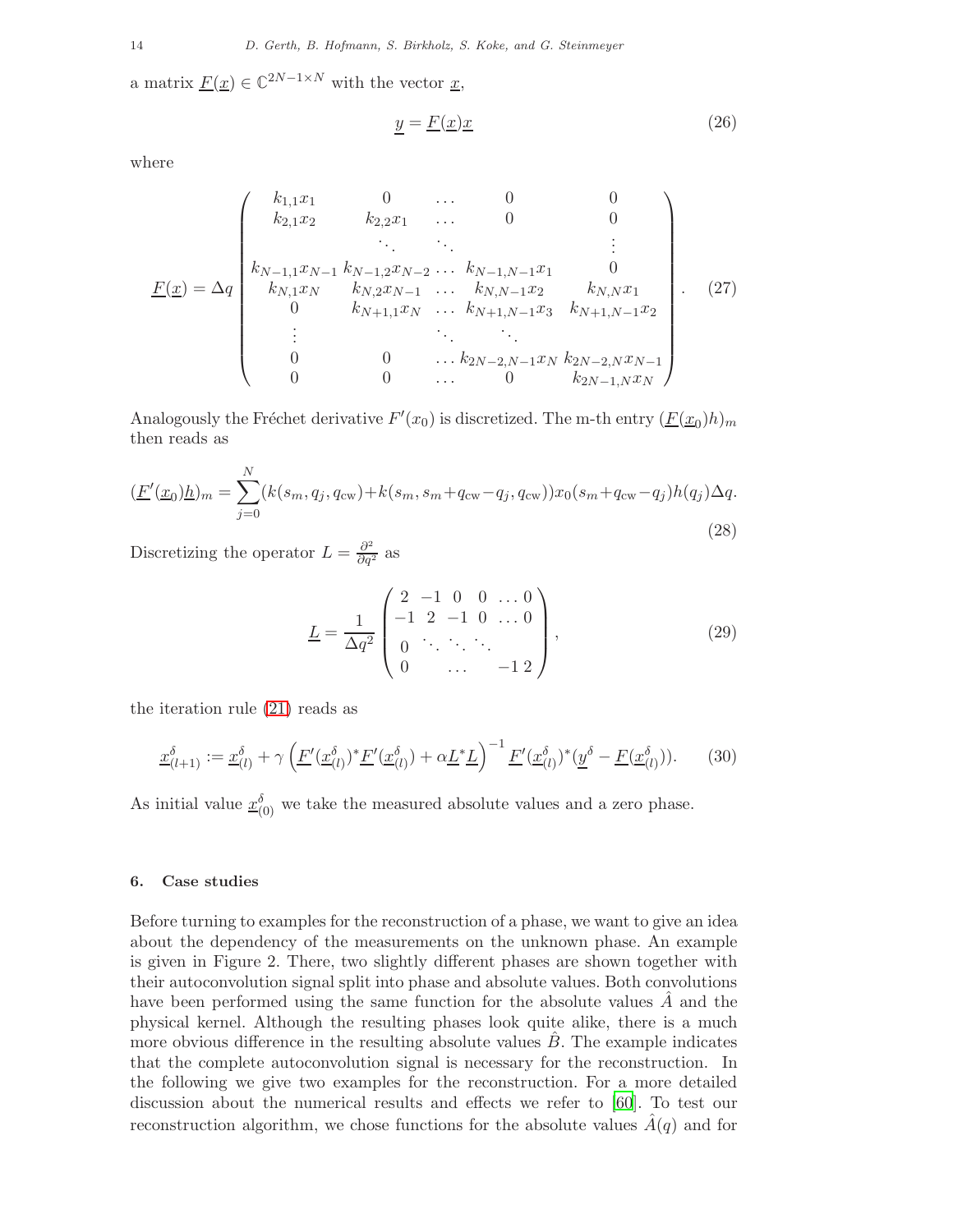

Figure 2.: In the top row, two different, yet similar looking examples of phases for the unknown x are shown. Both are convolved with the same function for the absolute values. In the second row, the phases of the convolved pulse  $y$  are plotted, again being quite alike. However, the absolute values of  $y$ , pictured in the bottom row, show larger distinctions.

the phase  $\varphi(q)$ . Since the real magnitude of  $\hat{A}(q)$  is unknown, we did most of the testing with a maximum value of  $\hat{A}_{\text{max}} = 10^{-7}$  so that both x and y were neither too large nor too small. Since the kernel adds a magnitude of 10 <sup>28</sup> we arrived at approximately  $10^{14}$  for the SD-Spider signal. To get reasonable values for the regularization parameter, we rescaled it. With  $\alpha$  and  $\Delta q$  from the previous section we define  $\hat{\alpha} = \alpha \cdot \hat{A}_{\text{max}}^2 \cdot \Delta q^{-4} \cdot (10^{28})^{-2}$ . The normalized parameter  $\hat{\alpha}$  will be the one given in the evaluation of the experiments. In order to follow the physical background of the problem, huge numbers appear inevitable. Both pulses were sampled on a fine grid and according to [\(26\)](#page-13-0). From this representation we extracted absolute values  $B(s)$  and phase  $\psi(s)$ , which we again sampled on a coarser grid to avoid inverse crime, i.e., an overly good reconstruction that arises as an artifact because forward and backward calculations were either performed on the same grid or because one grid was a multiple of the other. To all data that is assumed to be given as measurements, i.e. the absolute values of both the spectrum of the pulse to be reconstructed  $A(q)$  and of SD-Spider signal  $B(s)$ , as well as the phase of the SD-signal  $\psi(s)$ , we added to each data point normally distributed random noise with zero mean and a standard deviation of  $\delta$  percent relative to the correct value. The final regularization parameter was chosen according to [\(20\)](#page-11-1), using the noisy data  $A$  as reference. This means that we assume the solution to be best if the deviation of the corresponding absolute values is minimal.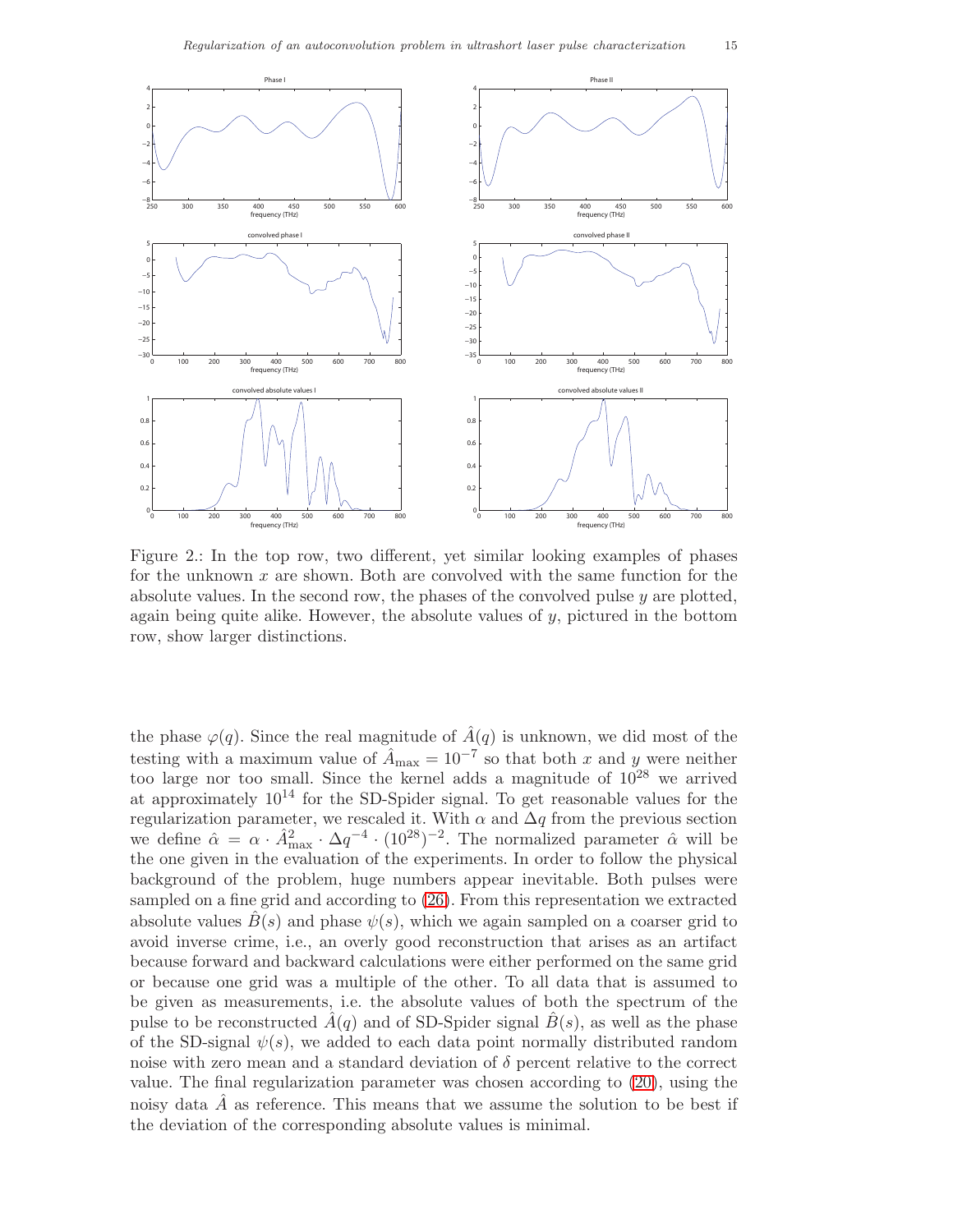

(b) Result of the autoconvolution of the fundamental pulse, where we added 5% relative noise



(c) Reconstruction of the fundamental pulse and comparison with the true solution,  $\delta = 5\%$ ,  $\hat{\alpha} = 5.86 \cdot 10^6$ 

Figure 3.: First example using a very smooth fundamental pulse

#### 6.1. Case I: A very smooth pulse

As a first example we consider a very smooth pulse shown in Figure 3(a). The absolute values possess only one peak and the values of the phase increase from  $-\pi$ and  $\pi$ . It should be mentioned that both functions the phase and its first derivative are zero in the middle of the frequency domain. Figure 3(b) shows the result of the autoconvolution including the added noise. The noise level here is  $\delta = 5\%$ . The best reconstruction was achieved for  $\hat{\alpha} = 5.86 \cdot 10^6$ . Since we are looking for a very smooth solution and use a smoothness penalty for the regularization, the parameter is very large. The result is given in Figure 3(c). We were able to recover the phase in an acceptable way. Although there are problems for lowest and highest frequencies, the middle part is retrieved close to the original phase. Due to the fairly large value of the regularization parameter, only few remainders of the highly oscillating noise  $(cf. Figure 3(b))$  are still visible.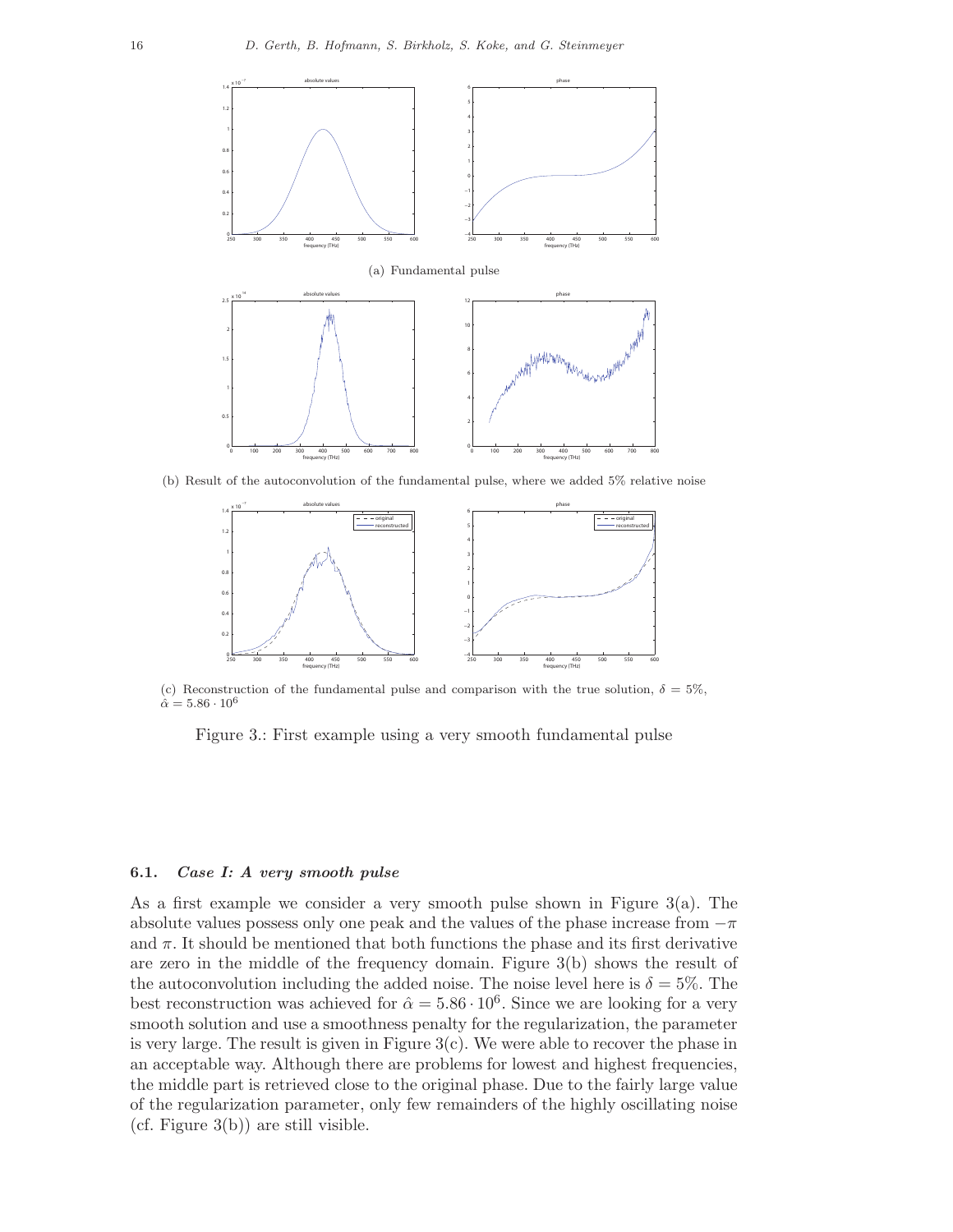

(b) Result of the autoconvolution of the fundamental pulse



(c) Reconstruction of the fundamental pulse and comparison with the true solution, noise-free,  $\hat{\alpha}=2.17$ 



(d) Reconstruction of the fundamental pulse and comparison with the true solution with noise  $\delta = 1\%, \hat{\alpha} = 2.82$ 

Figure 4.: Second example with a more complicated fundamental pulse. See Table 1 for characteristic values of certain iterations.

### 6.2. Case II: An oscillating phase

As a second example we have a more complex situation in mind. Here we choose an amplitude function with two peaks leading to the noisy function  $\hat{A}(q)$ . The phase function shown in Figure  $4(a)$  has more of a sinusoidal structure. Figure  $4(b)$  again shows the result after the autoconvolution, this time without any noise. Even in this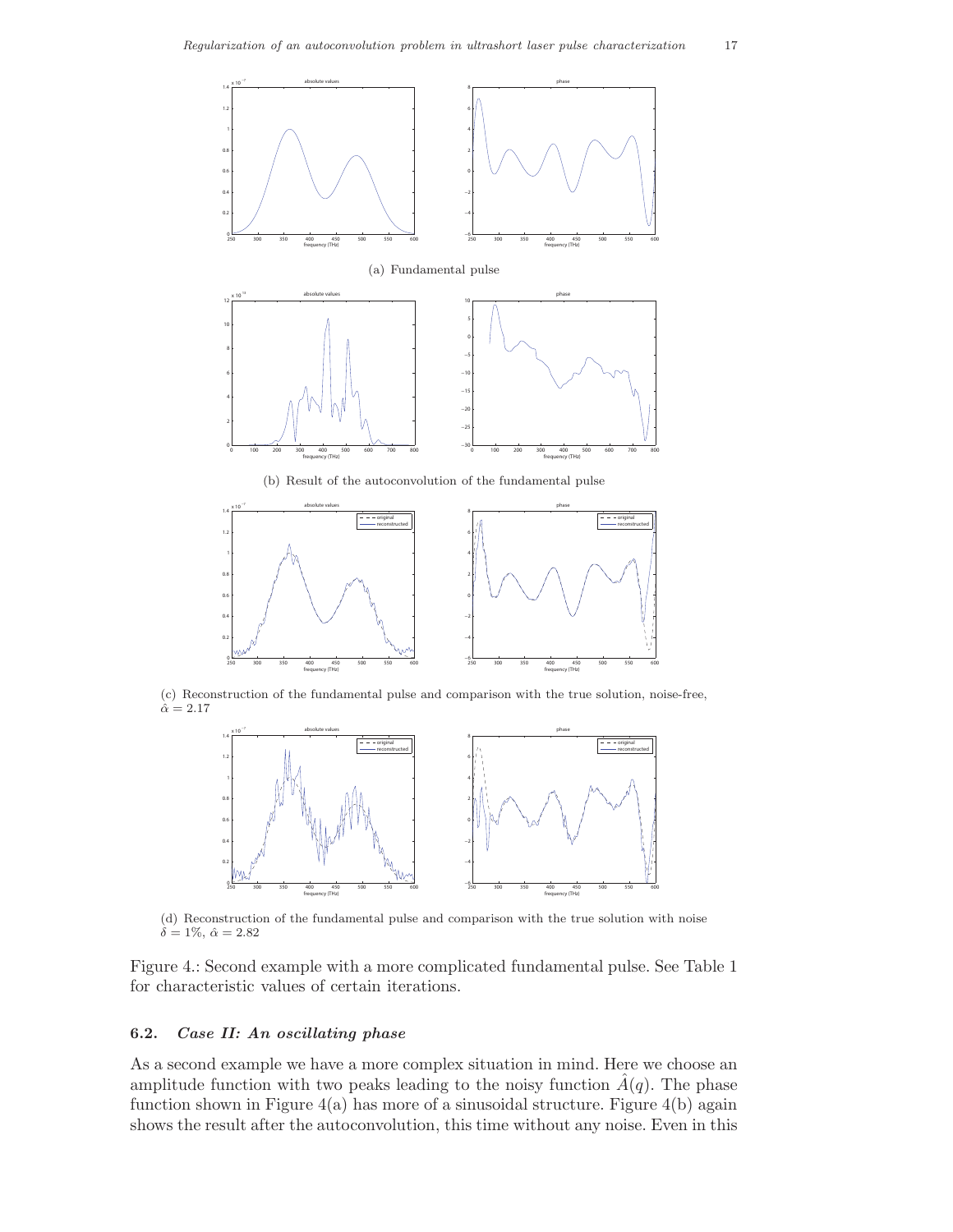| Iteration | Residual                                                                 | Solution smoothness              | Deviation of absolute values                                 |
|-----------|--------------------------------------------------------------------------|----------------------------------|--------------------------------------------------------------|
| (l)       | $  \underline{F}(\underline{x}_{(l)}^{\delta})-\underline{y}^{\delta}  $ | $  \mathbf{L}x_{(l)}^{\delta}  $ | $   \cdot    \cdot \frac{\delta}{\alpha(l)}    - \hat{A}   $ |
| 1         | 9.5819e-01                                                               | 1.6806                           | 0.5252                                                       |
| 20        | 2.4115e-02                                                               | 4.3935                           | 0.7916                                                       |
| 40        | $2.0682e-02$                                                             | 4.9909                           | 0.7937                                                       |
| 60        | $1.5369e-02$                                                             | 4.6496                           | 0.6077                                                       |
| 80        | 2.2482e-03                                                               | 3.9273                           | 0.2563                                                       |
| 100       | $1.3792e-03$                                                             | 3.7857                           | 0.1964                                                       |
| 120       | $1.1022e-03$                                                             | 3.9429                           | 0.1701                                                       |
| 140       | 9.4595e-04                                                               | 4.3199                           | 0.1623                                                       |
| 142       | 9.3083e-04                                                               | 4.3642                           | 0.1622                                                       |
| 143       | 9.2340e-04                                                               | 4.3865                           | 0.1622                                                       |
| 144       | $9.1606e-04$                                                             | 4.4090                           | 0.1623                                                       |
| 150       | 8.7480e-04                                                               | 4.5451                           | 0.1632                                                       |
| 200       | 5.7859e-04                                                               | 5.8612                           | 0.1832                                                       |
| 250       | 3.1613e-04                                                               | 7.2540                           | 0.2020                                                       |

Table 1.: Characteristic values of the iteration process for the solution in Fig. 3(d). All values have been normalized to simplify comparison. Since the iteration is aimed at minimizing the residuals, the values of the residuals decrease steadily during the process. The iteration must be terminated early enough, otherwise the solution smoothness gets lost for late iterates. Moreover, the solutions increasingly oscillate as a consequence of the ill-posedness. On the other hand, the deviation of the absolute values decreases after some starting phase until they reach some turning point. At iteration  $l_* = 143$  the minimum is reached, and according to our stopping rule we choose this as the final solution. If the iteration is continued the difference in absolute values increases again, and the reconstructions tend to the worse.

case we need an appropriate parameter  $\hat{\alpha}$  to recover the phase in an acceptable way. The noise-free reconstruction is shown in Figure 4(c) with  $\hat{\alpha} = 2.17$ . While in the middle part both phases coincide nearly perfectly, problems arise at the boundaries as we already observed in the previous example. Because of the structure of the autoconvolution equation, the amount of information on the boundaries is much lower than in the middle, c.f. [\(26\)](#page-13-0) and [\(27\)](#page-13-1). The higher the noise level  $\delta$ , the more severe those problems become. In the last figure a reconstruction for  $\delta = 1\%$ and  $\hat{\alpha} = 2.82$  is shown where a lot of noise artifacts remained. However, it seems that the absolute values are influenced more by the measurement errors than the phase. Numerical values for certain iterations are shown in Table 1. Especially our criterion to stop the iteration for fixed  $\alpha$  is clearly visible there. Namely, at  $l_* = 143$ , the difference of the absolute values of the iterate to the noisy reference values reaches its minimum. The solution at this iteration is the one shown in Figure 4(d).

#### 7. Conclusions

In this paper, we have studied a new type of kernel-based autoconvolution problems, for which a stable approximate solution is required for measurements of ultrashort laser pulses with the self-diffraction SPIDER method. The problem is formulated as a nonlinear integral equation with complex-valued functions over a finite real interval on both sides of the equation. With respect to the mathematical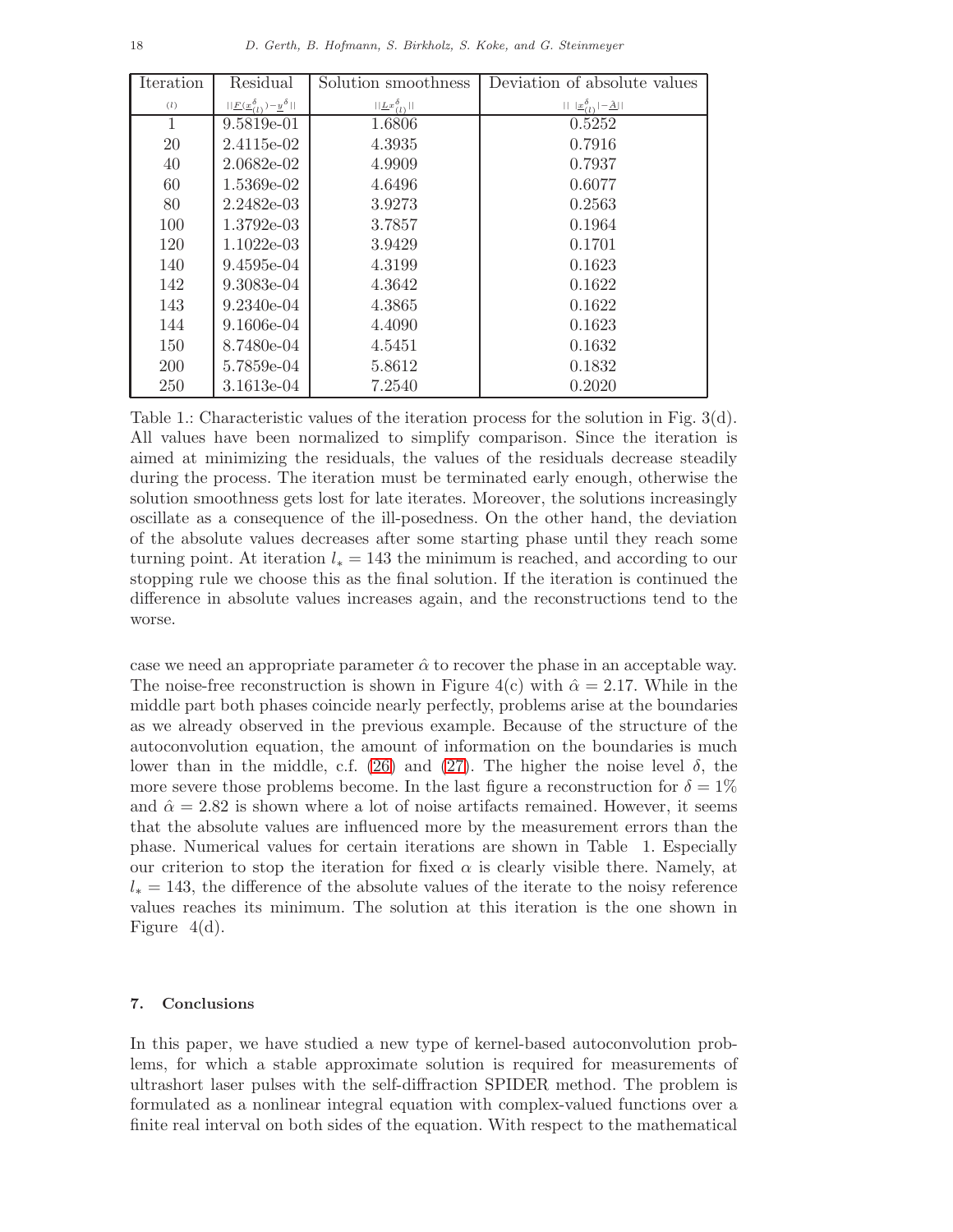model, the novelty of this inverse problem consists in the occurrence of a physically motivated complex kernel function and the observability of the amplitude of the incident pulse such that the focus of the paper is on phase reconstruction. After reviewing recent developments in ultrashort pulse characterization we have introduced an appropriate physical model [\(11\)](#page-6-2) with kernel [\(12\)](#page-7-1) and its mathematical description as a nonlinear operator equation. Using this abstract setting, which supports the mathematical analysis of the problem, we outlined by Example [3.1](#page-9-1) the local ill-posedness of the inverse problem under consideration. That is, for given data the solution cannot be approximated arbitrarily precise, even if the noise on the data is sufficiently small. Titchmarsh's convolution theorem formulated for our model in Lemma [4.1](#page-10-0) enabled us to show that the autoconvolution equation has two complex conjugate solutions in case of a trivial kernel. However, the situation for arbitrary kernels seems to be an open question. A main goal of this article was to suggest and test an adapted regularization approach. We used a variant of the Levenberg-Marquardt algorithm [\(21\)](#page-11-3) in the discretized form [\(30\)](#page-13-2). A crucial point in the regularization process is the choice of the regularization parameter  $\alpha$ . Since the amplitude function can be measured as part of the solution, we could motivate a specific parameter choice rule [\(20\)](#page-11-1). Under all regularized solutions, which are calculated for varying  $\alpha > 0$ , we recommend to take the one that approximates the observed absolute values in an optimal way. It is known that iterates for regularized solutions to ill-posed problems tend to worsen whenever the iteration is not stopped early enough. To find an appropriate stopping rule, we monitored the deviation between the measured and calculated absolute values, which reaches a minimum during the iteration process and then increases again. This minimum is used to stop the iteration for fixed  $\alpha$ . Table 1 illustrates such behavior for some numerical example. Case studies with two different pulses and different noise levels indicate opportunities and limitations of our regularization method.

From a physicist's point of view, the formalism described here opens a perspective for using a wider class of nonlinearities for the SPIDER pulse characterization method, making it more universally applicable.  $\chi^{(3)}$  nonlinearities such as the selfdiffraction process are much more widespread than  $\chi^{(2)}$  processes that have been used nearly exclusively for SPIDER so far. With the solution of the  $\chi^{(3)}$  SPIDER autoconvolution problem at hand, the integration of a complete optical pulse characterization set-up in an integrated optical device becomes feasible. As SPIDER is the only method that does not require mechanical variation of an optical delay this enables, in principle, the construction of an optical oscilloscope on chip, of course with the requirement to externally process the measured data by the discussed regularization procedure. Moreover, there appear other interesting applications of  $\chi^{(3)}$  SPIDER variants for the characterization of broadband ultraviolet pulses, where  $\chi^{(2)}$  processes do not offer viable options. For all these intriguing applications, we now demonstrated a viable way of retrieving the relevant phase data by regularization of the respective autoconvolution problem.

## Acknowledgements

We thank four referees for reading the paper carefully. The given hints allowed us to state the aim of the paper more precisely. B. Hofmann was partly supported by Grant 1454/8-1 from Deutsche Forschungsgemeinschaft (DFG). D. Gerth was funded by the Austrian Science Fund (FWF): W1214-N15, project DK08. G. Steinmeyer gratefully acknowledges support by the Academy of Finland (Project Grant No. 128844).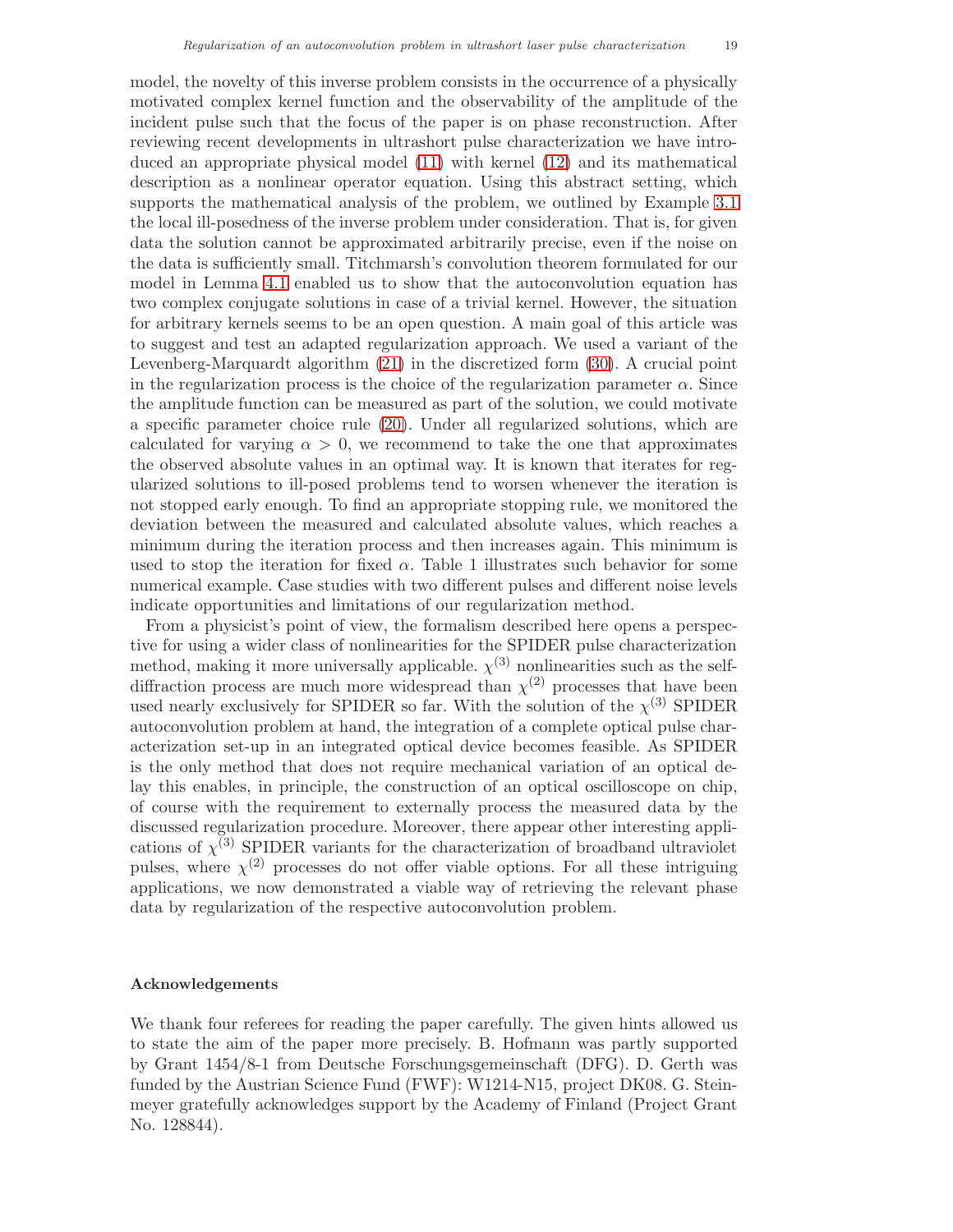#### References

- <span id="page-19-0"></span>[1] J. Baumeister, Deconvolution of appearance potential spectra, in Direct and inverse boundary value problems, Oberwolfach, 1989, Lang, Frankfurt am Main, 1991, pp. 1–13.
- <span id="page-19-1"></span>[2] M. Richter, Approximation of Gaussian Random Elements and Statistics, Stuttgart, B. G. Teubner, 1992.
- <span id="page-19-2"></span>[3] R. Gorenflo, B. Hofmann, On autoconvolution and regularization, Inverse Problems 10 (1994), pp. 353–373.
- <span id="page-19-3"></span>[4] G. Fleischer, B. Hofmann, On inversion rates for the autoconvolution equation, Inverse Problems 12 (1996), pp. 419–435.
- <span id="page-19-4"></span>[5] J. Janno, On a regularization method for the autoconvolution equation, Z. Angew. Math. Mech. 77 (1997), pp. 393–394.
- [6] J. Janno, Lavrent'ev regularization of ill-posed problems containing nonlinear near-to-monotone operators with application to autoconvolution equation, Inverse Problems 16 (2000), pp. 333–348.
- [7] G. Fleischer, R. Gorenflo, B. Hofmann, On the autoconvolution equation and total variation constraints, Z. Angew. Math. Mech. 79 (1999), pp. 149–159.
- [8] R. Ramlau, Morozov's discrepancy principle for Tikhonov-regularization of nonlinear operators, Numer. Funct. Anal. Optim. 23 (2002), pp. 147–172.
- [9] K. Choi, A.D. Lanterman, An iterative deautoconvolution algorithm for nonnegative functions, Inverse Problems 21 (2005), pp. 981–995.
- [10] L. von Wolfersdorf, Autoconvolution equations and special functions, Integral Transforms Spec. Funct. 19 (2008), pp. 677–686.
- <span id="page-19-5"></span>[11] Z. Dai, P.K. Lamm, Local regularization for the nonlinear inverse autoconvolution problem, SIAM J. Numer. Anal. 46 (2008), pp. 832–868.
- <span id="page-19-6"></span>[12] S. Koke, S. Birkholz, J. Bethge, C. Grebing, G. Steinmeyer, Self-diffraction SPIDER, Conference on Lasers and Electro-Optics, OSA Technical Digest (CD) (Optical Society of America, 2010), paper CMK3, [http://www.opticsinfobase.org/abstract.cfm?URI=CLEO-2010-CMK3.](http://www.opticsinfobase.org/abstract.cfm?URI=CLEO-2010-CMK3)
- <span id="page-19-7"></span>[13] H.W. Engl, M. Hanke, A. Neubauer, Regularization of Inverse Problems, Dordrecht, Kluwer, 1996.
- <span id="page-19-8"></span>[14] A.N. Tikhonov, A.S. Leonov, A.G. Yagola, Nonlinear Ill-posed Problems. Vol. 1, 2, London, Chapman & Hall, 1998.
- <span id="page-19-9"></span>[15] B. Kaltenbacher, A. Neubauer, O. Scherzer, Iterative Regularization Methods for Nonlinear Ill-Posed Problems, Berlin, Walter de Gruyter, 2008.
- <span id="page-19-10"></span>[16] M.V. Klibanov, On the unique determination of a compactly supported function by the modulus of its Fourier transform, Soviet Math. Doklady 32 (1985), pp. 278–280.
- <span id="page-19-11"></span>[17] M.V. Klibanov, P.E. Sacks, A.V. Tikhonravov, The phase retrieval problem, Inverse Problems 11 (1995), pp. 1–28.
- <span id="page-19-12"></span>[18] T. Schuster, B. Kaltenbacher, B. Hofmann, and K.S. Kazimierski, Regularization Methods in Banach Spaces, Walter de Gruyter, Berlin – Boston, 2012.
- <span id="page-19-13"></span>[19] M.V. Klibanov, Uniqueness of the determination of the distortions of a crystalline lattice by the X-ray diffraction method in a continuous dynamical model, Differential Equations 25 (1989), pp. 520–527.
- <span id="page-19-15"></span>[20] M.V. Klibanov, P.E. Sacks, Use of partial knowledge of the potential in the phase problem of inverse scattering, J. Comput. Phys. 112 (1994), pp. 273–281.
- <span id="page-19-14"></span>[21] M.V. Klibanov, On the recovery of a 2-D function from the modulus of its Fourier transform, J. Math. Anal. Appl. 323 (2006), pp. 818–843.
- <span id="page-19-16"></span>[22] G. Steinmeyer, G. Stibenz, Generation of sub-4-fs pulses via compression of a white-light continuum using only chirped mirrors, Appl. Phys. B 82 (2006) pp. 175–181.
- [23] S. Rausch, T. Binhammer, A. Harth, F. X. Kärtner, U. Morgner, Few-cycle femtosecond field synthesizer, Opt. Exp. 16 (2008), pp. 17410–17419.
- <span id="page-19-17"></span>[24] G. Krauss, S. Lohss, T. Hanke, A. Sell, S. Eggert, R. Huber, A. Leitenstorfer, Synthesis of a single cycle of light with compact erbium-doped fibre technology, Nature Photon. 4 (2010), pp. 33–36.
- <span id="page-19-18"></span>[25] E. Goulielmakis, M. Schultze, M. Hofstetter, V. S. Yakovlev, J. Gagnon, M. Uiberacker, A. L. Aquila, E. M. Gullikson, D. T. Attwood, R. Kienberger, F. Krausz, U. Kleineberg, Single-cycle nonlinear optics, Science 320 (2008), pp. 1614–1617.
- <span id="page-19-19"></span>[26] G. Sansone, E. Benedetti, F. Calegari, C. Vozzi, L. Avaldi, R. Flammini, L. Poletto, P. Villoresi, C. Altucci, R. Velotta, S. Stagira, S. De Silvestri, M. Nisoli, Isolated single-cycle attosecond pulses, Science 314 (2006), pp. 443–446.
- <span id="page-19-20"></span>[27] J.A. Armstrong, Measurement of picosecond laser pulse widths, Appl. Phys. Lett. 10 (1967), pp. 16– 18.
- <span id="page-19-21"></span>[28] L. Gallmann, G. Steinmeyer, U. Keller, G. Imeshev, M. M. Fejer, J.P. Meyn, Generation of sub-6-fs blue pulses by frequency doubling with quasi-phase-matching gratings, Opt. Lett. 26 (2001), 614–616.
- <span id="page-19-22"></span>[29] E.M. Hofstetter, Construction of time-limited functions with specialized autocorrelation functions, IEEE Trans. Inf. Theory IT-10 (1964) pp. 119-126.
- <span id="page-19-23"></span>[30] Yu.M. Bruck, L.G. Sodin, On the ambiguity of the image reconstruction problem, Opt. Commun. 30, (1979), pp. 304-308.
- <span id="page-19-24"></span>[31] K. Naganuma, K. Mogi, H. Yamada, *General method of ultrashort light pulse chirp measurement*, IEEE J. Quantum Electron. 25 (1989), pp. 1225-1233.
- <span id="page-19-25"></span>[32] J. Peatross, A. Rundquist, Temporal decorrelation of short laser pulses, J. Opt. Soc. Am. B 15 (1998), pp. 216–222.
- <span id="page-19-26"></span>[33] K.-H. Honga, Y.S. Leeb, C.H. Namb, Electric-field reconstruction of femtosecond laser pulses from interferometric autocorrelation using an evolutionary algorithm, Opt. Commun. 271 (2007), pp. 169– 177.
- <span id="page-19-27"></span>[34] J.H. Chung, A.M. Weiner, Ambiguity of ultrashort pulse shapes retrieved from the intensity autocorrelation and the power spectrum, IEEE J. Sel. Top. Quantum Electron. 7 (2001), pp. 656–666.
- <span id="page-19-28"></span>[35] R. Trebino, Frequency-Resolved Optical Gating: The Measurement of Ultrashort Laser Pulses, Boston, Kluwer, 2000.